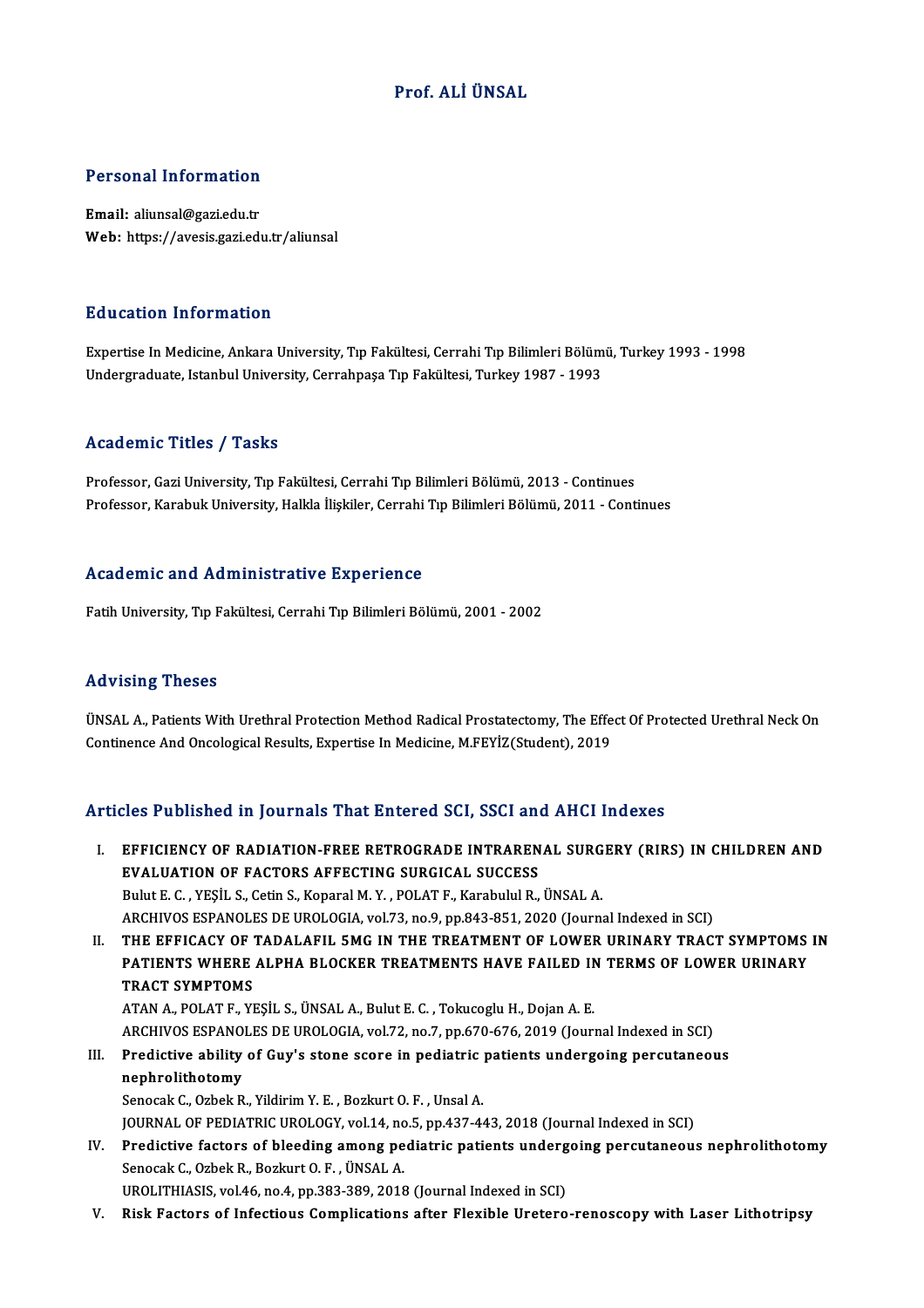Senocak C., Ozcan C., Sahin T., Yilmaz G., Ozyuvali E., Sarikaya S., REŞORLU B., Oguz U., Bozkurt O. F. , ÜNSAL A., et al.<br>UPOLOCY JOUPNAL, vel 15, no.4, nn 158,162, 2018 (Journal Indoved in SCI) Senocak C., Ozcan C., Sahin T., Yilmaz G., Ozyuvali E., Sarikaya S., REŞORLU B., (<br>UROLOGY JOURNAL, vol.15, no.4, pp.158-163, 2018 (Journal Indexed in SCI)<br>IS RETROCRADE INTRARENAL, SURCERY REPLACING RERGUTANEOL Senocak C., Ozcan C., Sahin T., Yilmaz G., Ozyuvali E., Sarikaya S., REŞORLU B., Oguz U., Bozkurt O. F. , ÜNSAL<br>UROLOGY JOURNAL, vol.15, no.4, pp.158-163, 2018 (Journal Indexed in SCI)<br>VI. IS RETROGRADE INTRARENAL SURGERY

- UROLOGY JOURNAL, vol.15, no.4, pp.158-163, 2018 (Journal Indexed in SCI)<br>VI. IS RETROGRADE INTRARENAL SURGERY REPLACING PERCUTANEOUS NEPHROLITHOTOMY AS<br>SURGICAL TREATMENT OF STONE DISEASE: OUR CLINICAL EXPERIENCE Sarikaya S.,ÜNSALA.,EbilogluT.,OzbekR.,GuvenirG.,SenocakC.,BozkurtO.F. ARCHIVOS ESPANOLES DE UROLOGIA, vol.71, no.5, pp.506-511, 2018 (Journal Indexed in SCI) Sarikaya S., ÜNSAL A., Ebiloglu T., Ozbek R., Guvenir G., Senocak C., Bozkurt O. F.<br>ARCHIVOS ESPANOLES DE UROLOGIA, vol.71, no.5, pp.506-511, 2018 (Journal Indexed in SCI)<br>VII. Do the urolithiasis scoring systems predict t ARCHIVOS ESPANOLES DE UROLOG<br>Do the urolithiasis scoring system<br>with anatomical abnormalities?<br>Kessaslan B. Teneler A. Buldu L. Te Do the urolithiasis scoring systems predict the success of percutaneous nephrolithotomy in case<br>with anatomical abnormalities?<br>Kocaaslan R., Tepeler A., Buldu I., Tosun M., Utangac M. M. , Karakan T., Ozyuvali E., Hatipogl wi<mark>th an:</mark><br>Kocaasla<br>Sarica K.<br>UPOLITE Kocaaslan R., Tepeler A., Buldu I., Tosun M., Utangac M. M. , Karakan T., (<br>Sarica K.<br>UROLITHIASIS, vol.45, no.3, pp.305-310, 2017 (Journal Indexed in SCI)<br>Surgical management of uninery stenes with abnormal kidney ، Sarica K.<br>UROLITHIASIS, vol.45, no.3, pp.305-310, 2017 (Journal Indexed in SCI)<br>VIII. Surgical management of urinary stones with abnormal kidney anatomy<br>Ergin G., Kirac M., ÜNSAL A., Kopru B., Yordam M., Biri H. UROLITHIASIS, vol.45, no.3, pp.305-310, 2017 (Journal Indexed in SCI) Surgical management of urinary stones with abnormal kidney anatomy<br>Ergin G., Kirac M., ÜNSAL A., Kopru B., Yordam M., Biri H.<br>KAOHSIUNG JOURNAL OF MEDICAL SCIENCES, vol.33, no.4, pp.207-211, 2017 (Journal Indexed in SCI)<br>W Ergin G., Kirac M., ÜNSAL A., Kopru B., Yordam M., Biri H.<br>KAOHSIUNG JOURNAL OF MEDICAL SCIENCES, vol.33, no.4, pp.207-211, 2017 (Journal Indexed in SCI)<br>IX. Which factors affect the hospital re-admission and re-hospitaliz KAOHSIUNG JOURNA<br>Which factors affer<br>for kidney stone?<br>Puldu J. Toneler A. I Which factors affect the hospital re-admission and re-hospitaliz<br>for kidney stone?<br>Buldu I., Tepeler A., Karatag T., Ozyuvali E., Elbir F., Yordam M., ÜNSAL A.<br>WORLD JOURNAL OF UPOLOCY vol 34, no 9, nn 1291 1295-2016 (Jour for kidney stone?<br>Buldu I., Tepeler A., Karatag T., Ozyuvali E., Elbir F., Yordam M., ÜNSAL A.<br>WORLD JOURNAL OF UROLOGY, vol.34, no.9, pp.1291-1295, 2016 (Journal Indexed in SCI) Buldu I., Tepeler A., Karatag T., Ozyuvali E., Elbir F., Yordam M., ÜNSAL A.<br>WORLD JOURNAL OF UROLOGY, vol.34, no.9, pp.1291-1295, 2016 (Journal Indexed in SCI)<br>X. Are patients with lichen planus really prone to urolithias WORLD JOURNAL OF UROLOGY, vol.34, no.9, pp.1291-1295,<br>Are patients with lichen planus really prone to urolit<br>OĞUZ U., TAKCI Z., Oguz I.D., REŞORLU B., Balta I., ÜNSAL A. Are patients with lichen planus really prone to urolithiasis? Lichen planus an<br>OĞUZ U., TAKCI Z., Oguz I. D. , REŞORLU B., Balta I., ÜNSAL A.<br>INTERNATIONAL BRAZ J UROL, vol.42, no.3, pp.571-577, 2016 (Journal Indexed in SC OĞUZ U., TAKCI Z., Oguz I. D. , REŞORLU B., Balta I., ÜNSAL A.<br>INTERNATIONAL BRAZ J UROL, vol.42, no.3, pp.571-577, 2016 (Journal Indexed in SCI)<br>XI. Factors affecting hospital readmission and rehospitalization following p INTERNATIONAL BRAZ J UROL, vol.42, no.3, pp.571-577, 2016 (Journal Indexed in SCI) Factors affecting hospital readmission and rehospitalization following percut<br>nephrolithotomy<br>Tepeler A., Karatag T., Tok A., Ozyuvali E., Buldu I., Kardas S., Kucukdagli O. T. , ÜNSAL A.<br>WOBLD JOURNAL OF UROLOCY vol 34, n nephrolithotomy<br>Tepeler A., Karatag T., Tok A., Ozyuvali E., Buldu I., Kardas S., Kucukdagli O. T. , ÜNSAL A<br>WORLD JOURNAL OF UROLOGY, vol.34, no.1, pp.69-73, 2016 (Journal Indexed in SCI)<br>Pesteperative Infestion Pates in Tepeler A., Karatag T., Tok A., Ozyuvali E., Buldu I., Kardas S., Kucukdagli O. T. , ÜNSAL A.<br>WORLD JOURNAL OF UROLOGY, vol.34, no.1, pp.69-73, 2016 (Journal Indexed in SCI)<br>XII. Postoperative Infection Rates in Patients w WORLD JOURNAL OF UROLOGY, vol.34, no.1, pp.69-73, 2016 (Journal Indexed in SCI)<br>Postoperative Infection Rates in Patients with a Negative Baseline Urine Culture Undergoing<br>Ureteroscopic Stone Removal: A Matched Case-Contro Postoperative Infection F<br>Ureteroscopic Stone Rem<br>CROES URS Global Study<br>Martou A Crauss S. Ftamed Ureteroscopic Stone Removal: A Matched Case-Control Analysis on Antibiotic Prophyla<br>CROES URS Global Study<br>Martov A., Gravas S., Etemadian M., Unsal A., Barusso G., D'Addessi A., Krambeck A., de la Rosette J.<br>JOUPMAL OF EN CROES URS Global Study<br>Martov A., Gravas S., Etemadian M., Unsal A., Barusso G., D'Addessi A., Krambeck A., de<br>JOURNAL OF ENDOUROLOGY, vol.29, no.2, pp.171-180, 2015 (Journal Indexed in SCI)<br>Effect of nongutaneous nanhroli JOURNAL OF ENDOUROLOGY, vol.29, no.2, pp.171-180, 2015 (Journal Indexed in SCI)<br>XIII. Effect of percutaneous nephrolithotomy on renal functions in children: assessment by quantitative JOURNAL OF ENDOUROLOGY, vol.29, no.2, pp.171-18<br>Effect of percutaneous nephrolithotomy on rei<br>SPECT of Tc-99m-DMSA uptake by the kidneys<br>Cisekhiek L RESORLU R OČUZ U Kara C ÜNSALA Effect of percutaneous nephrolithotomy on rei<br>SPECT of Tc-99m-DMSA uptake by the kidneys<br>Cicekbilek I., REŞORLU B., OĞUZ U., Kara C., ÜNSAL A.<br>PENAL FAJLUPE vol 37 no 7 nn 1118 1121 2015 (J Cicekbilek I., REŞORLU B., OĞUZ U., Kara C., ÜNSAL A.<br>RENAL FAILURE, vol.37, no.7, pp.1118-1121, 2015 (Journal Indexed in SCI) Cicekbilek I., REŞORLU B., OĞUZ U., Kara C., ÜNSAL A.<br>RENAL FAILURE, vol.37, no.7, pp.1118-1121, 2015 (Journal Indexed in SCI)<br>XIV. Comparative Analysis of Pedicular Vascular Control Techniques during Laparoscopic Neph RENAL FAILURE, vol.37, no.7, pp.1118-1121<br>Comparative Analysis of Pedicular Vase<br>En Bloc Stapling or Separate Ligation?<br>PESOPLU BLOČUZ UL POLATE VESULS UN Comparative Analysis of Pedicular Vascular (<br>En Bloc Stapling or Separate Ligation?<br>REŞORLU B., OĞUZ U., POLAT F., YEŞİL S., ÜNSAL A.<br>UPOLOCIA INTERNATIONALIS vel 94. po 1. pp.79.8 En Bloc Stapling or Separate Ligation?<br>REŞORLU B., OĞUZ U., POLAT F., YEŞİL S., ÜNSAL A.<br>UROLOGIA INTERNATIONALIS, vol.94, no.1, pp.79-82, 2015 (Journal Indexed in SCI)<br>Fastars Affecting Outsomes of Bergutaneous Nonbrolith REŞORLU B., OĞUZ U., POLAT F., YEŞİL S., ÜNSAL A.<br>UROLOGIA INTERNATIONALIS, vol.94, no.1, pp.79-82, 2015 (Journal Indexed in SCI)<br>XV. Factors Affecting Outcomes of Percutaneous Nephrolithotomy in Horseshoe Kidneys<br>Tepe UROLOGIA INTERNATIONALIS, vol.94, no.1, pp.79-82, 2015 (Journal Indexed in :<br>Factors Affecting Outcomes of Percutaneous Nephrolithotomy in Horse<br>Tepeler A., Sehgal P. D. , Akman T., Unsal A., Ozyuvali E., Armagan A., Nakad UROLOGY, vol.84, no.6, pp.1290-1294, 2014 (Journal Indexed in SCI) Tepeler A., Sehgal P. D. , Akman T., Unsal A., Ozyuvali E., Armagan A., Nakada S. Y.<br>UROLOGY, vol.84, no.6, pp.1290-1294, 2014 (Journal Indexed in SCI)<br>XVI. Plexible Ureterorenoscopy for the Treatment of Kidney Stone Withi Bozkurt O. F. , Tepeler A., Sninsky B., Ozyuvali E., Ziypak T., Atis G., Daggulli M., Resorlu B., Caskurlu T., Unsal A.<br>UROLOGY, vol.84, no.6, pp.1285-1289, 2014 (Journal Indexed in SCI) Flexible Ureterorenoscopy for the Treatment of Kidney Stone<br>Bozkurt O. F. , Tepeler A., Sninsky B., Ozyuvali E., Ziypak T., Atis G., Dag<br>UROLOGY, vol.84, no.6, pp.1285-1289, 2014 (Journal Indexed in SCI)<br>Betrearede intrere Bozkurt O. F., Tepeler A., Sninsky B., Ozyuvali E., Ziypak T., Atis G., Daggulli M., Resorlu B., Casku<br>UROLOGY, vol.84, no.6, pp.1285-1289, 2014 (Journal Indexed in SCI)<br>XVII. Retrograde intrarenal surgery in patients with Oguz U., Balci M., Atis G., Bozkurt O. F. , Tuncel A., Halis F., Aslan Y., Yildirim I. O. , Senocak C., Yordam M., et al.<br>UROLITHIASIS, vol.42, no.2, pp.141-147, 2014 (Journal Indexed in SCI) Retrograde intrarenal surgery in patients with isolated anomal<br>Oguz U., Balci M., Atis G., Bozkurt O. F. , Tuncel A., Halis F., Aslan Y., Yildir<br>UROLITHIASIS, vol.42, no.2, pp.141-147, 2014 (Journal Indexed in SCI)<br>Cytolog Oguz U., Balci M., Atis G., Bozkurt O. F. , Tuncel A., Halis F., Aslan Y., Yildirim I. O. , Senocak C., Yordam<br>UROLITHIASIS, vol.42, no.2, pp.141-147, 2014 (Journal Indexed in SCI)<br>XVIII. Cytological Diagnosis of Small Cel UROLITHIASIS, vol.42, no.2, pp.141-147, <br>Cytological Diagnosis of Small Cell C<br>Simsek G. G. , Guresci S., Oguz U., Unsal A.<br>CELL JOUPNAL vol.16, no.1, np.05, 09, 20 Cytological Diagnosis of Small Cell Carcinoma of Urinary Blad<br>Simsek G. G., Guresci S., Oguz U., Unsal A.<br>CELL JOURNAL, vol.16, no.1, pp.95-98, 2014 (Journal Indexed in SCI)<br>Catagonization of introoperative unatorogeony co Simsek G. G. , Guresci S., Oguz U., Unsal A.<br>CELL JOURNAL, vol.16, no.1, pp.95-98, 2014 (Journal Indexed in SCI)<br>XIX. Categorization of intraoperative ureteroscopy complications using modified Satava classification
-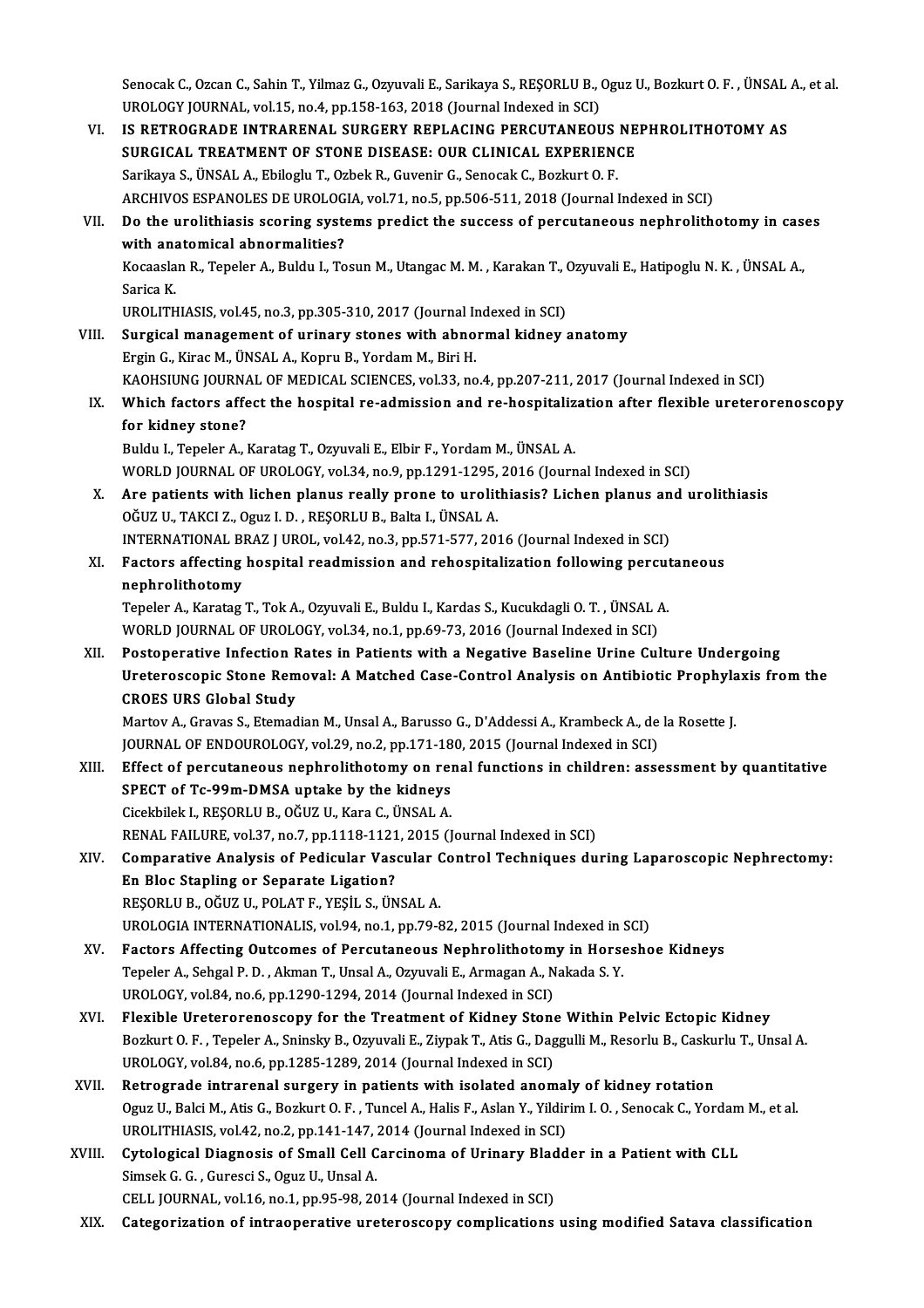system

Tepeler A., Resorlu B., Sahin T., Sarikaya S., Bayindir M., Oguz U., Armagan A., Unsal A. WORLD JOURNAL OF UROLOGY, vol.32, no.1, pp.131-136, 2014 (Journal Indexed in SCI)

Tepeler A., Resorlu B., Sahin T., Sarikaya S., Bayindir M., Oguz U., Armagan A., Unsal A.<br>WORLD JOURNAL OF UROLOGY, vol.32, no.1, pp.131-136, 2014 (Journal Indexed in SCI)<br>XX. Metabolic evaluation of patients with urinary WORLD J<br>Metaboli<br>patients<br>Oguz U. B Metabolic evaluation of pat:<br>patients<br>Oguz U., REŞORLU B., ÜNSAL A.<br>INTERNATIONAL UPOLOCY AN patients<br>Oguz U., REŞORLU B., ÜNSAL A.<br>INTERNATIONAL UROLOGY AND NEPHROLOGY, vol.46, no.2, pp.329-334, 2014 (Journal Indexed in SCI)<br>Persutaneous naphrolithatomy for the treatment of radiolysent repal stanss in shildron; i

Oguz U., REŞORLU B., ÜNSAL A.<br>INTERNATIONAL UROLOGY AND NEPHROLOGY, vol.46, no.2, pp.329-334, 2014 (Journal Indexed in SCI)<br>XXI. Percutaneous nephrolithotomy for the treatment of radiolucent renal stones in children: is it INTERNATIONAL UROLOGY AND NEPH<br>Percutaneous nephrolithotomy for<br>different opaque stone treatment? Percutaneous nephrolithotomy for the treatment of radiolucent renal stones in children: is it<br>different opaque stone treatment?<br>ADANUR \$., Ziypak T., Sancaktutar A. A. , Tepeler A., Resorlu B., Soylemez H., DAĞGÜLLİ M., ÖZ

different opaque stone treatment?<br>ADANUR Ş., Ziypak T., Sancaktutar A. A. , Tepeler A., Resorlu B., Soyle:<br>UROLITHIASIS, vol.42, no.1, pp.81-86, 2014 (Journal Indexed in SCI)<br>Categorizing Intreaperative Complications of Be ADANUR Ș., Ziypak T., Sancaktutar A. A., Tepeler A., Resorlu B., Soylemez H., DAĞGÜLLİ<br>UROLITHIASIS, vol.42, no.1, pp.81-86, 2014 (Journal Indexed in SCI)<br>XXII. Categorizing Intraoperative Complications of Retrograde Intra

- UROLITHIASIS, vol.42, no.1, pp.81-86, 2014 (Journal Indexed in SCI)<br>Categorizing Intraoperative Complications of Retrograde Intrarenal Surgery<br>Oguz U., REŞORLU B., Ozyuvali E., Bozkurt O. F. , Senocak C., ÜNSAL A. UROLOGIA INTERNATIONALIS, vol.92, no.2, pp.164-168, 2014 (Journal Indexed in SCI)
- XXIII. In vivo Porcine Model for Practicing Retrograde Intrarenal Surgery UROLOGIA INTERNATIONALIS, vol.92, no.2, pp.164-168, 2014 (Journal Index<br>In vivo Porcine Model for Practicing Retrograde Intrarenal Surgery<br>TUNÇ L., REŞORLU B., Unsal A., Oguz U., Diri A., Gozen A. S., Bedir S., Ozgok Y.<br>UP In vivo Porcine Model for Practicing Retrograde Intrarenal Surgery<br>TUNÇ L., REŞORLU B., Unsal A., Oguz U., Diri A., Gozen A. S. , Bedir S., Ozgok Y.<br>UROLOGIA INTERNATIONALIS, vol.92, no.1, pp.64-67, 2014 (Journal Indexed i
- UROLOGIA INTERNATIONALIS, vol.92, no.1, pp.64-67, 2014 (Journal Indexed in SCI)<br>XXIV. How to manage total avulsion of the ureter from both ends: our experience and literature review Unsal A., Oguz U., Tuncel A., Bozkurt O. F., Aslan Y., Eraslan A., Senocak C., Atan A. How to manage total avulsion of the ureter from both ends: our experience and literature rev<br>Unsal A., Oguz U., Tuncel A., Bozkurt O. F. , Aslan Y., Eraslan A., Senocak C., Atan A.<br>INTERNATIONAL UROLOGY AND NEPHROLOGY, vol Unsal A., Oguz U., Tuncel A., Bozkurt O. F. , Aslan Y., Eraslan A., Senocak C., Atan A.<br>INTERNATIONAL UROLOGY AND NEPHROLOGY, vol.45, no.6, pp.1553-1560, 2013 (Journal Indexed<br>XXV. Comparison of retrograde intrarenal surge
- INTERNATIONAL UROLOGY AND NEPHROLOGY, vol.45, no.6, pp.1553-1560, 2013 (J<br>Comparison of retrograde intrarenal surgery, shockwave lithotripsy, and<br>nephrolithotomy for treatment of medium-sized radiolucent renal stones<br>Beser Comparison of retrograde intrarenal surgery, shockwave lithotripsy, and percutaneous<br>nephrolithotomy for treatment of medium-sized radiolucent renal stones<br>Resorlu B., Unsal A., Ziypak T., Diri A., Atis G., Guven S., Sanca nephrolithotomy for treatment of medium-sized radiolucent renal stones<br>Resorlu B., Unsal A., Ziypak T., Diri A., Atis G., Guven S., Sancaktutar A. A. , Tepeler A., Bozkur<br>WORLD JOURNAL OF UROLOGY, vol.31, no.6, pp.1581-158 Resorlu B., Unsal A., Ziypak T., Diri A., Atis G., Guven S., Sancaktutar A. A., Tepeler A.<br>WORLD JOURNAL OF UROLOGY, vol.31, no.6, pp.1581-1586, 2013 (Journal Indexed<br>XXVI. Effect of the body mass index on outcomes of flex
- WORLD JOURNAL OF UROLOGY, vol.31, no.6, pp.1581-1586, 2013 (Journal Indexed in SCI)<br>Effect of the body mass index on outcomes of flexible ureterorenoscopy<br>Sari E., Tepeler A., Yuruk E., REŞORLU B., Akman T., Binbay M., Arm Effect of the body mass index on outcomes of flexible ureteror<br>Sari E., Tepeler A., Yuruk E., REŞORLU B., Akman T., Binbay M., Armagan<br>UROLITHIASIS, vol.41, no.6, pp.499-504, 2013 (Journal Indexed in SCI)<br>The Efficesy of B Sari E., Tepeler A., Yuruk E., REŞORLU B., Akman T., Binbay M., Armagan A., Unsal A., Muslumanoglu A. Y.<br>UROLITHIASIS, vol.41, no.6, pp.499-504, 2013 (Journal Indexed in SCI)<br>XXVII. The Efficacy of Bupivacaine Infiltration
- UROLITHIASIS, vol.41, no.6, pp.499-504, 2013 (Journal Indexed in SCI)<br>The Efficacy of Bupivacaine Infiltration on the Nephrostomy Tract in Tubeless :<br>Percutaneous Nephrolithotomy: A Prospective, Randomized, Multicenter Stu The Efficacy of Bupivacaine Infiltration on the Nephrostomy Tract in 1<br>Percutaneous Nephrolithotomy: A Prospective, Randomized, Multicent<br>Kirac M., Tepeler A., Bozkurt O. F. , Elbir F., Ozluk C., Armagan A., Unsal A., Biri Percutaneous Nephrolithotomy: A Prospective, Randomize<br>Kirac M., Tepeler A., Bozkurt O. F. , Elbir F., Ozluk C., Armagan A., Un<br>UROLOGY, vol.82, no.3, pp.526-531, 2013 (Journal Indexed in SCI)<br>Comparison of retrograde intr Kirac M., Tepeler A., Bozkurt O. F. , Elbir F., Ozluk C., Armagan A., Unsal A., Biri H.<br>UROLOGY, vol.82, no.3, pp.526-531, 2013 (Journal Indexed in SCI)<br>XXVIII. Comparison of retrograde intrarenal surgery and mini-percutan
- UROLOGY, vol.82, no.3, pp.526-531, 2013 (Journal Indexed in SCI)<br>Comparison of retrograde intrarenal surgery and mini-percutaneous nephrolith<br>management of lower-pole renal stones with a diameter of smaller than 15 mm<br><sup>Vin</sup> Comparison of retrograde intrarenal surgery and n<br>management of lower-pole renal stones with a dian<br>Kirac M., Bozkurt O. F. , TUNÇ L., Guneri C., Unsal A., Biri H.<br>UPOLITHIASIS vol.41, no.2, np.341, 346, 3013 (Journal Ing management of lower-pole renal stones with a diameter of smaller than 15 mm<br>Kirac M., Bozkurt O. F. , TUNÇ L., Guneri C., Unsal A., Biri H.<br>UROLITHIASIS, vol.41, no.3, pp.241-246, 2013 (Journal Indexed in SCI)<br>Are small re
- UROLITHIASIS, vol.41, no.3, pp.241-246, 2013 (Journal Indexed in SCI)<br>XXIX. Are small residual stone fragments really insignificant in child Dincel N., Resorlu B., Unsal A., Tepeler A., Silay M. S., Armagan A., Diri A., Sancaktutar A. A., Ziypak T., Mir S. Are small residual stone fragments really insignificant in children?<br>Dincel N., Resorlu B., Unsal A., Tepeler A., Silay M. S. , Armagan A., Diri A., Sancaktutar A. A. , 7<br>JOURNAL OF PEDIATRIC SURGERY, vol.48, no.4, pp.840-Dincel N., Resorlu B., Unsal A., Tepeler A., Silay M. S., Armagan A., Diri A., Sar<br>JOURNAL OF PEDIATRIC SURGERY, vol.48, no.4, pp.840-844, 2013 (Journal<br>XXX. Retrograde intrarenal surgery in patients with horseshoe kidneys
- JOURNAL OF PEDIATRIC SURGERY, vol.48, no.4, pp.840-844, 2013 (Journ Retrograde intrarenal surgery in patients with horseshoe kidne<br>Atis G., Resorlu B., Gurbuz C., Arikan O., Ozyuvali E., Unsal A., Caskurlu T.<br>UPOLITHIASIS Retrograde intrarenal surgery in patients with horseshoe ki<br>Atis G., Resorlu B., Gurbuz C., Arikan O., Ozyuvali E., Unsal A., Caskurlu<br>UROLITHIASIS, vol.41, no.1, pp.79-83, 2013 (Journal Indexed in SCI)<br>Is the Bergutaneous

Atis G., Resorlu B., Gurbuz C., Arikan O., Ozyuvali E., Unsal A., Caskurlu T.<br>UROLITHIASIS, vol.41, no.1, pp.79-83, 2013 (Journal Indexed in SCI)<br>XXXI. Is the Percutaneous Nephrolithotomy Procedure Complicated in Patients UROLITH<br>Is the Pe<br>Stones?<br>Teneler / Is the Percutaneous Nephrolithotomy Procedure Complicated in Patients with Anterior Caliceal<br>Stones?<br>Tepeler A., Bozkurt O. F. , Resorlu B., Silay M. S. , Ozyuvali E., ERSÖZ C., AKÇAY M., Akman T., Armagan A., Unsal A.<br>UPO Stones?<br>Tepeler A., Bozkurt O. F. , Resorlu B., Silay M. S. , Ozyuvali E., ERSÖZ C., AKCAY M., Akman T., Armagan A., Unsal A.

Tepeler A., Bozkurt O. F. , Resorlu B., Silay M. S. , Ozyuvali E., ERSÖZ C., AKÇAY M., Akman T., Armagan A., Unsal A.<br>UROLOGIA INTERNATIONALIS, vol.90, no.4, pp.389-393, 2013 (Journal Indexed in SCI)<br>XXXII. The Efficacy of

# UROLOGIA INTERNATIONALIS, vol.90, no.4, pp.389-393, 2013 (Journal Indexed in SCI)<br>The Efficacy of Medical Prophylaxis in Children with Calcium Oxalate Urolith<br>Nephrolithotomy<br>Oguz U., Unsal A. The Efficacy of<br>Nephrolithotor<br>Oguz U., Unsal A.<br>IOUPMAL OF ENI

JOURNAL OF ENDOUROLOGY, vol.27, no.1, pp.92-95, 2013 (Journal Indexed in SCI)

XXXIII. Comparison of Retrograde Intrarenal Surgery and Mini-percutaneous Nephrolithotomy in Children With Moderate-size Kidney Stones: Results of Multi-institutional Analysis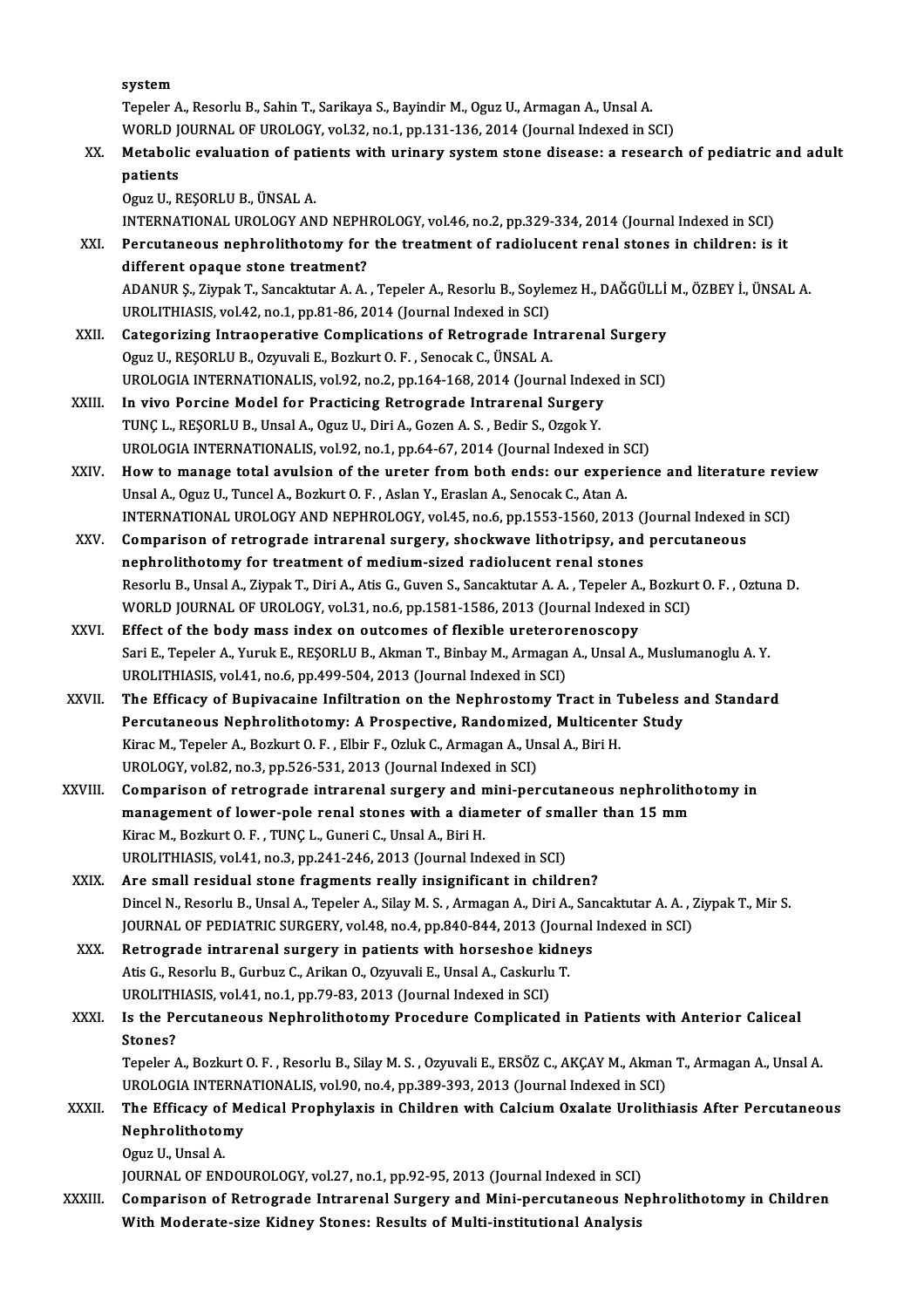Resorlu B., Unsal A., Tepeler A., Atis G., Tokatli Z., Oztuna D., Armagan A., Gurbuz C., Caskurlu T., Saglam R<br>UPOLOCY, vel 80, no 3, np 510, 523, 2012 (Journal Indoved in SCD) Resorlu B., Unsal A., Tepeler A., Atis G., Tokatli Z., Oztuna D., Armaga<br>UROLOGY, vol.80, no.3, pp.519-523, 2012 (Journal Indexed in SCI)<br>A Now Seoring System for Prodisting Stane free Pate After Resorlu B., Unsal A., Tepeler A., Atis G., Tokatli Z., Oztuna D., Armagan A., Gurbuz C., Caskurlu T., Saglam R.<br>UROLOGY, vol.80, no.3, pp.519-523, 2012 (Journal Indexed in SCI)<br>XXXIV. A New Scoring System for Predicting St

- UROLOGY, vol.80, no.3, pp.519-523, 2012 (Journal Indexed in SCI)<br>A New Scoring System for Predicting Stone-free Rate After<br>"Resorlu-Unsal Stone Score" REPLY<br>Resorlu B., Unsal A. A New Scoring System for Predicting Stone-free Rate After Retrograde Intrarenal Surgery: The UROLOGY, vol.80, no.3, pp.518, 2012 (Journal Indexed in SCI) Resorlu B., Unsal A.<br>UROLOGY, vol.80, no.3, pp.518, 2012 (Journal Indexed in SCI)<br>XXXV. IS PERCUTANEOUS NEPHROLITHOTOMY PROCEDURE COMPLICATED IN PATIENTS WITH ANTERIOR<br>CALICEAL STONES?
- UROLOGY, vol.80, no.3<br>IS PER<mark>CUTANEOUS</mark><br>CALICEAL STONES?<br>Tanalar A. Basarlu B IS PERCUTANEOUS NEPHROLITHOTOMY PROCEDURE COMPLICATED IN PATIENTS WIT<br>CALICEAL STONES?<br>Tepeler A., Resorlu B., Ozyuvali E., Akman T., ERSÖZ C., AKÇAY M., Silay M. S. , Armagan A., Unsal A.<br>JOUPMAL OF ENDOUPOLOCY .vol 26-20 CALICEAL STONES?<br>Tepeler A., Resorlu B., Ozyuvali E., Akman T., ERSÖZ C., AKCAY M., Silay M. S., Armagan A., Unsal A.

JOURNAL OF ENDOUROLOGY, vol.26, 2012 (Journal Indexed in SCI)

XXXVI. URETEROSCOPIC STONE IMPLANTATION TECHNIQUE IN THE PIG KIDNEY: A NEW ANIMAL MODEL<br>FOR RETROGRADE INTRARENAL SURGERY ResorluB.,UnsalA.,TUNÇL.,Sarikaya S.,GozenA.S. ,AkayE.O. ,CandaA.E. ,OzgokY. FOR RETROGRADE INTRARENAL SURGERY<br>Resorlu B., Unsal A., TUNÇ L., Sarikaya S., Gozen A. S. , Akay E. O. , Car<br>JOURNAL OF ENDOUROLOGY, vol.26, 2012 (Journal Indexed in SCI)<br>EVALUATION OF TUE EMERCENT OPEN SURCERY CRITERLAS

XXXVII. EVALUATION OF THE EMERGENT OPEN SURGERY CRITERIAS FOR CONTROLLING THE BLEEDING JOURNAL OF ENDOUROLOGY, vol.26, 2012 (Journa<br>EVALUATION OF THE EMERGENT OPEN SURG<br>AFTER PERCUTANEOUS NEPHROLITHOTOMY<br>Ogus II, Besselu B. Bevindin M. Sebin T. Upsel A AFTER PERCUTANEOUS NEPHROLITHOTOMY<br>Oguz U., Resorlu B., Bayindir M., Sahin T., Unsal A.

JOURNAL OF ENDOUROLOGY, vol.26, 2012 (Journal Indexed in SCI)

XXXVIII. RADIATION EXPOSURE OF PATIENTS AND SURGEONS DURING PERCUTANEOUS NEPHROLITHOTOMY Sahin E., Resorlu B., Unsal A.

JOURNAL OF ENDOUROLOGY, vol.26, 2012 (Journal Indexed in SCI)

### Sahin E., Resorlu B., Unsal A.<br>JOURNAL OF ENDOUROLOGY, vol.26, 2012 (Journal Indexed in SCI)<br>XXXIX. LAPAROSCOPIC STONE PLACEMENT IN PIGS FOR THE TRAINING OF RETROGRADE INTRARENAL<br>SUPCERY JOURNAL O<br><mark>LAPAROS</mark><br>SURGERY<br><sup>Podir S</sup>. Al LAPAROSCOPIC STONE PLACEMENT IN PIGS FOR THE TRAINING<br>SURGERY<br>Bedir S., Akay E. O. , Resorlu B., Unsal A., Gozen A. S. , Tunc L., Ozgok I. Y.<br>JOUPMAL OF ENDOUPOLOCY, vol.26, 2012 (Journal Indoved in SCI) SURGERY<br>Bedir S., Akay E. O. , Resorlu B., Unsal A., Gozen A. S. , Tunc L., Ozgok I. Y.

### Bedir S., Akay E. O. , Resorlu B., Unsal A., Gozen A. S. , Tunc L., Ozgok I. Y.<br>JOURNAL OF ENDOUROLOGY, vol.26, 2012 (Journal Indexed in SCI)<br>XL. EVALUATION OF METABOLIC ABNORMALITIES IN PATIENTS WITH PRIMARY HYPERPARA JOURNAL OF ENDOUROLOGY, vol.26, 2012 (Journal Indexed in SCI)<br>EVALUATION OF METABOLIC ABNORMALITIES IN PATIENTS<br>AND UROLITHIASIS<br>Oguz U., Resorlu B., Unsal A. **EVALUATION OF METABO**<br>AND UROLITHIASIS<br>Oguz U., Resorlu B., Unsal A.<br>JOUPMAL OF ENDOUPOLOC. AND UROLITHIASIS<br>Oguz U., Resorlu B., Unsal A.<br>JOURNAL OF ENDOUROLOGY, vol.26, 2012 (Journal Indexed in SCI)<br>A Now Seoring System for Prodisting Stone free Bate After I

## XLI. A New Scoring System for Predicting Stone-free Rate After Retrograde Intrarenal Surgery: The<br>"Resorlu-Unsal Stone Score" JOURNAL OF ENDOUROLOGY, vo<br>A New Scoring System for Pr<br>"Resorlu-Unsal Stone Score"<br>Besorlu-B Hasal A Culos H Ort "Resorlu-Unsal Stone Score"<br>Resorlu B., Unsal A., Gulec H., Oztuna D.<br>UROLOGY, vol.80, no.3, pp.512-517, 2012 (Journal Indexed in SCI)<br>IS IN VIVO ROBCINE MODEL JDEAL FOR RERCUTANEOUS N

Resorlu B., Unsal A., Gulec H., Oztuna D.

## Resorlu B., Unsal A., Gulec H., Oztuna D.<br>UROLOGY, vol.80, no.3, pp.512-517, 2012 (Journal Indexed in SCI)<br>XLII. IS IN-VIVO PORCINE MODEL IDEAL FOR PERCUTANEOUS NEPHROLITHOTOMY EDUCATION? UROLOGY, vol.80, no.3, pp.512-517, 2012 (Journal Indexe<br>IS IN-VIVO PORCINE MODEL IDEAL FOR PERCUTAN<br>Diri A., Unsal A., Resorlu B., TUNÇ L., Gozen A. S. , Ozgok Y.<br>JOUPNAL OF ENDOUPOLOGY, vol.26, 2012 (Journal Index IS IN-VIVO PORCINE MODEL IDEAL FOR PERCUTANEOUS NE<br>Diri A., Unsal A., Resorlu B., TUNÇ L., Gozen A. S. , Ozgok Y.<br>JOURNAL OF ENDOUROLOGY, vol.26, 2012 (Journal Indexed in SCI)<br>EEEECT OF PERCUTANEOUS NERHROLLTHOTOMY ON PENA

### Diri A., Unsal A., Resorlu B., TUNÇ L., Gozen A. S. , Ozgok Y.<br>JOURNAL OF ENDOUROLOGY, vol.26, 2012 (Journal Indexed in SCI)<br>XLIII. EFFECT OF PERCUTANEOUS NEPHROLITHOTOMY ON RENAL FUNCTIONS IN CHILDREN: ASSESSMENT JOURNAL OF ENDOUROLOGY, vol.26, 2012 (Journal Indexed in SCI)<br>EFFECT OF PERCUTANEOUS NEPHROLITHOTOMY ON RENAL FUNCTIO<br>BY QUANTITATIVE SPECT OF 99MTC-DMSA UPTAKE BY THE KIDNEYS<br>Cicolthilok L. Bosorly B. Ogyz II, Hrsal A EFFECT OF PERCUTANEOUS NEPHRO<br>BY QUANTITATIVE SPECT OF 99MTC<br>Cicekbilek I., Resorlu B., Oguz U., Unsal A.<br>JOUPMAL OF ENDOUPOLOCY 30126-201 BY QUANTITATIVE SPECT OF 99MTC-DMSA UPTAKE BY THE<br>Cicekbilek I., Resorlu B., Oguz U., Unsal A.<br>JOURNAL OF ENDOUROLOGY, vol.26, 2012 (Journal Indexed in SCI)<br>A NEW DESICNED ERCONOMIC OBERATOR CHAIR (ENDO CH

### Cicekbilek I., Resorlu B., Oguz U., Unsal A.<br>JOURNAL OF ENDOUROLOGY, vol.26, 2012 (Journal Indexed in SCI)<br>XLIV. A NEW DESIGNED ERGONOMIC OPERATOR CHAIR (ENDO-CHAIR) FOR RETROGRADE INTRARENAL<br>SUBCERY JOURNAL O<br>**A NEW DE<br>SURGERY**<br>Ungal A To A NEW DESIGNED ERGONO<br>SURGERY<br>Unsal A., Tepeler A., Resorlu B.<br>JOUPMAL OF ENDOUPOLOCY Y SURGERY<br>Unsal A., Tepeler A., Resorlu B.<br>JOURNAL OF ENDOUROLOGY, vol.26, 2012 (Journal Indexed in SCI)

### XLV. RETROGRADE INTRARENAL SURGERY IN PATIENTSWITH HORSESHOE KIDNEYS

Atis G., Resorlu B., Gurbuz C., Arikan O., Ozyuvali E., Unsal A., Caskurlu T.

JOURNAL OF ENDOUROLOGY, vol.26, 2012 (Journal Indexed in SCI)

### XLVI. OUTCOMES OF RETROGRADE INTRARENAL LITHOTRIPSY IN PELVIC KIDNEYS

Binbay M., Skolarikos A., Unsal A., Knoll T., Preminger G., Akman T., Resorlu B., Ozgor F., Wang A., Muslumanoglu A.<br>Y. 01<br>Bi<br>Y.

JOURNAL OF ENDOUROLOGY, vol.26, 2012 (Journal Indexed in SCI)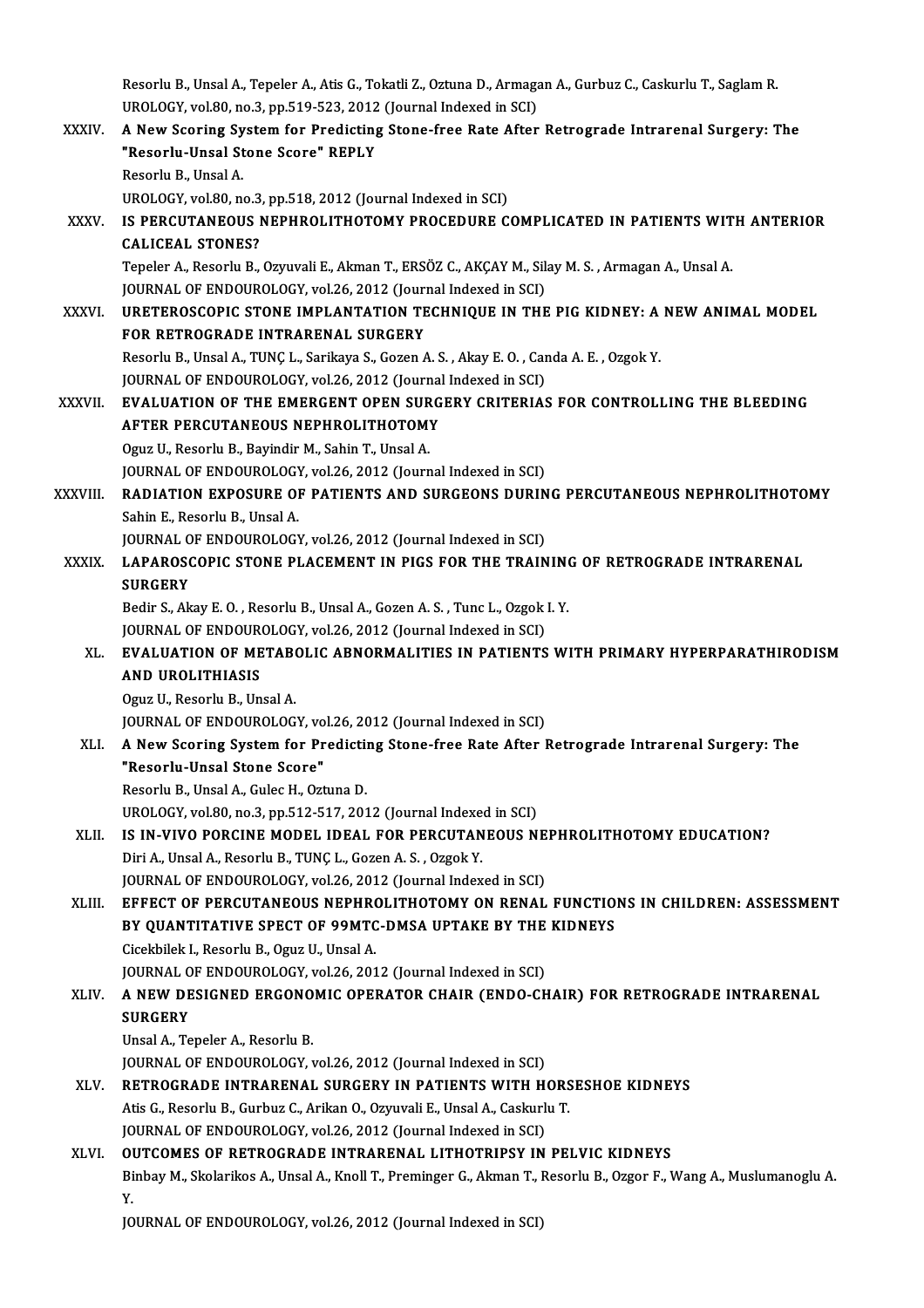| XLVII.  | RETROGRADE INTRARENAL SURGERY IN A PORCINE MODEL                                                                 |
|---------|------------------------------------------------------------------------------------------------------------------|
|         | TUNÇ L., Unsal A., Resorlu B., Oguz U., Gozen A. S., Bedir S., Ozgok Y.                                          |
|         | JOURNAL OF ENDOUROLOGY, vol.26, 2012 (Journal Indexed in SCI)                                                    |
| XLVIII. | RELATIONSHIP BETWEEN FAMILY HISTORY AND METABOLIC ABNORMALITIES IN CHILDREN WITH                                 |
|         | CALCIUM-OXALATE UROLITHIASIS                                                                                     |
|         | Oguz U., Resorlu B., Unsal A.                                                                                    |
|         | JOURNAL OF ENDOUROLOGY, vol.26, 2012 (Journal Indexed in SCI)                                                    |
| XLIX.   | Retrograde Intrarenal Surgery in Patients with Spinal Deformities                                                |
|         | Resorlu B., Ozyuvali E., Oguz U., Bozkurt O. F., Unsal A.                                                        |
|         | JOURNAL OF ENDOUROLOGY, vol.26, no.9, pp.1131-1135, 2012 (Journal Indexed in SCI)                                |
| L.      | Tissue effects of intracorporeal lithotripsy techniques during percutaneous nephrolithotomy:                     |
|         | comparison of pneumatic and ultrasonic lithotripters on rat bladder                                              |
|         | Diri A., Resorlu B., Astarci M., Unsal A., Germiyonoglu C.                                                       |
|         | UROLOGICAL RESEARCH, vol.40, no.4, pp.409-413, 2012 (Journal Indexed in SCI)                                     |
| LI.     | FLEXIBLE URETERORENOSCOPY VERSUS EXTRACORPOREAL SHOCKWAVE LITHOTRIPSY FOR                                        |
|         | TREATMENT OF LOWER POLE STONES OF 10-20 MM                                                                       |
|         | Resorlu B., Unsal A.                                                                                             |
|         | BJU INTERNATIONAL, vol.110, no.2, 2012 (Journal Indexed in SCI)                                                  |
| LII.    | Can We Avoid Percutaneous Nephrolithotomy in High-risk Elderly Patients Using the Charlson                       |
|         | <b>Comorbidity Index?</b>                                                                                        |
|         | Resorlu B., Diri A., Atmaca A. F., Tuygun C., Oztuna D., Bozkurt O. F., Unsal A.                                 |
|         | UROLOGY, vol.79, no.5, pp.1042-1047, 2012 (Journal Indexed in SCI)                                               |
| LIII.   | Urinary Incontinence in Women and Its Relation with Pregnancy, Mode of Delivery, Connective                      |
|         | <b>Tissue Disease and Other Factors</b>                                                                          |
|         | Findik R. B., Unluer A. N., Sahin E., Bozkurt O. F., Karakaya J., Unsal A.                                       |
|         | ADVANCES IN CLINICAL AND EXPERIMENTAL MEDICINE, vol.21, no.2, pp.207-213, 2012 (Journal Indexed in SCI)          |
| LIV.    | Use of ultrasonography after ureteroscopic stone manipulation in children<br>Resorlu B., Resorlu E. B., Unsal A. |
|         | PEDIATRIC SURGERY INTERNATIONAL, vol.28, no.2, pp.217-218, 2012 (Journal Indexed in SCI)                         |
| LV.     | Tubeless Percutaneous Nephrolithotomy in Children: Myth or Reality? Reply                                        |
|         | Resorlu B., Unsal A.                                                                                             |
|         | UROLOGIA INTERNATIONALIS, vol.88, no.4, pp.489-490, 2012 (Journal Indexed in SCI)                                |
| LVI.    | Prediction of Morbidity and Mortality After Percutaneous Nephrolithotomy By Using the Charlson                   |
|         | <b>Comorbidity Index</b>                                                                                         |
|         | Unsal A., Resorlu B., Atmaca A. F., Diri A., Goktug H. N. G., Can C. E., Gok B., Tuygun C., Germiyonoglu C.      |
|         | UROLOGY, vol.79, no.1, pp.55-60, 2012 (Journal Indexed in SCI)                                                   |
| LVII.   | The Impact of Pelvicaliceal Anatomy on the Success of Retrograde Intrarenal Surgery in Patients                  |
|         | With Lower Pole Renal Stones                                                                                     |
|         | Resorlu B., Oguz U., Resorlu E. B., Oztuna D., Unsal A.                                                          |
|         | UROLOGY, vol 79, no.1, pp.61-66, 2012 (Journal Indexed in SCI)                                                   |
| LVIII.  | The expression of GST isoenzymes in acinar adenocarcinoma, intraepithelial neoplasia, and benign                 |
|         | prostate tissue: correlation of clinical parameters with GST isoenzymes                                          |
|         | Simsek G., Oguztuzun S., Guresci S., Kilic M., Bozkurt O. F., Unsal A.                                           |
|         | TURKISH JOURNAL OF BIOLOGY, vol.36, no.6, pp.687-693, 2012 (Journal Indexed in SCI)                              |
| LIX.    | COMPARISON OF PERCUTANEOUS NEPHROLITHOTOMY AND RETROGRADE FLEXIBLE                                               |
|         | NEPHROLITHOTRIPSY FOR THE MANAGEMENT OF 2-4 CM STONES: A MATCHED-PAIR ANALYSIS                                   |
|         | Resorlu B., Unsal A.                                                                                             |
|         | BJU INTERNATIONAL, vol.109, no.2, 2012 (Journal Indexed in SCI)                                                  |
| LX.     | Effectiveness of ultrasonography in the postoperative follow-up of pediatric patients undergoing                 |
|         | ureteroscopic stone manipulation                                                                                 |
|         | Resorlu B., Kara C., Resorlu E. B., Unsal A.                                                                     |
|         |                                                                                                                  |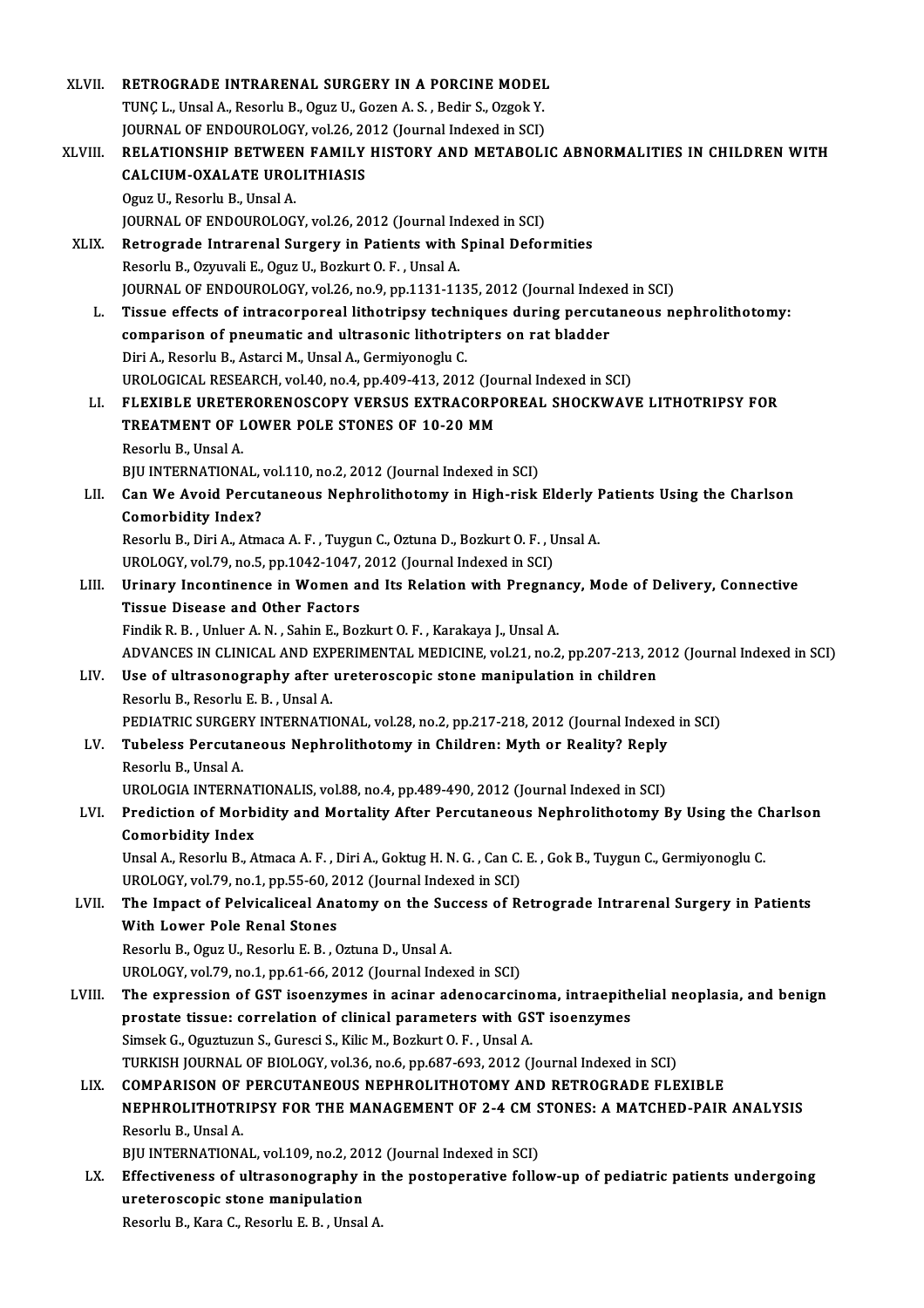PEDIATRIC SURGERY INTERNATIONAL, vol.27, no.12, pp.1337-1341, 2011 (Journal Indexed in SCI)<br>Retresurede intrarenal surgery in infants and preschool age shildren PEDIATRIC SURGERY INTERNATIONAL, vol.27, no.12, pp.1337-1341, 2011 (Journal<br>LXI. Retrograde intrarenal surgery in infants and preschool-age children PEDIATRIC SURGER<br><mark>Retrograde intrai</mark><br>Unsal A., Resorlu B.<br>JOUPNAL OF PEDIA Retrograde intrarenal surgery in infants and preschool-age children<br>Unsal A., Resorlu B.<br>JOURNAL OF PEDIATRIC SURGERY, vol.46, no.11, pp.2195-2199, 2011 (Journal Indexed in SCI) Unsal A., Resorlu B.<br>JOURNAL OF PEDIATRIC SURGERY, vol.46, no.11, pp.2195-2199, 2011 (Journal Indexed in SCI)<br>LXII. PROSPECTIVE COMPARATIVE STUDY OF MINIPERC AND STANDARD PNL FOR TREATMENT OF 1 TO 2<br>CM SIZE RENAL STONE **JOURNAL OF PEDIATRIC SUPROSPECTIVE COMPARATE**<br>CM SIZE RENAL STONE<br>Pecerly B. Kara C. Upsal A **PROSPECTIVE COMPARA<br>CM SIZE RENAL STONE<br>Resorlu B., Kara C., Unsal A.<br>PIU INTERNATIONAL VOL14** CM SIZE RENAL STONE<br>Resorlu B., Kara C., Unsal A.<br>BJU INTERNATIONAL, vol.108, no.7, 2011 (Journal Indexed in SCI)<br>Effectiveness of dovarosin in the management of lower urg Resorlu B., Kara C., Unsal A.<br>BJU INTERNATIONAL, vol.108, no.7, 2011 (Journal Indexed in SCI)<br>LXIII. Effectiveness of doxazosin in the management of lower ureteral stones in male and female patients<br>Resorlu B., Bozkurt O. BJU INTERNATIONAL, vol.108, no.7, 2011 (Journal Septectiveness of doxazosin in the manager<br>Resorlu B., Bozkurt O. F. , Senocak C., Unsal A.<br>INTERNATIONAL UROLOGY AND NERHROLOG Effectiveness of doxazosin in the management of lower ureteral stones in male and female p<br>Resorlu B., Bozkurt O. F. , Senocak C., Unsal A.<br>INTERNATIONAL UROLOGY AND NEPHROLOGY, vol.43, no.3, pp.645-649, 2011 (Journal Inde Resorlu B., Bozkurt O. F. , Senocak C., Unsal A.<br>INTERNATIONAL UROLOGY AND NEPHROLOGY, vol.43, no.3, pp.645-649, 2011 (Journal Indexed in SCI)<br>LXIV. Is Percutaneous Nephrolithotomy Suitable for Patients With Scoliosis: Sin INTERNATIONAL UROLOGY AND NEPH<br>Is Percutaneous Nephrolithotomy :<br>Kara C., Resorlu B., Ozyuvali E., Unsal A.<br>UPOLOCY .vel 79, no 1, nn 27, 42, 2011. Is Percutaneous Nephrolithotomy Suitable for Patients V<br>Kara C., Resorlu B., Ozyuvali E., Unsal A.<br>UROLOGY, vol.78, no.1, pp.37-42, 2011 (Journal Indexed in SCI)<br>Petresrede Intrerenal Surseuy Versus Persutaneous New Kara C., Resorlu B., Ozyuvali E., Unsal A.<br>UROLOGY, vol.78, no.1, pp.37-42, 2011 (Journal Indexed in SCI)<br>LXV. Retrograde Intrarenal Surgery Versus Percutaneous Nephrolithotomy in the Management of Lower-<br>Pels Bonel Stanes UROLOGY, vol.78, no.1, pp.37-42, 2011 (Journal Indexed in<br>Retrograde Intrarenal Surgery Versus Percutaneou<br>Pole Renal Stones with a Diameter of 15 to 20 mm<br>Porluut O.E., Beseriu B. Vildig V. CAN.C.E., Ungel A Retrograde Intrarenal Surgery Versus Percutal<br>Pole Renal Stones with a Diameter of 15 to 20<br>Bozkurt O.F., Resorlu B., Yildiz Y., CAN C.E., Unsal A.<br>JOUPMAL OF ENDOUPOLOCY, val 25, no 7, nn 1121 1. Pole Renal Stones with a Diameter of 15 to 20 mm<br>Bozkurt O. F. , Resorlu B., Yildiz Y., CAN C. E. , Unsal A.<br>JOURNAL OF ENDOUROLOGY, vol.25, no.7, pp.1131-1135, 2011 (Journal Indexed in SCI) Bozkurt O. F. , Resorlu B., Yildiz Y., CAN C. E. , Unsal A.<br>JOURNAL OF ENDOUROLOGY, vol.25, no.7, pp.1131-1135, 2011 (Journal Indexed in SCI)<br>LXVI. Percutaneous nephrolithotomy for complex caliceal and staghorn stones in p JOURNA<br>Percuta<br>kidney Percutaneous nephrolithotomy for comple:<br>kidney<br>Resorlu B., Kara C., Oguz U., Bayindir M., Unsal A.<br>UPOLOCICAL PESEARCH vol 29 no 2, nn 171 17 kidney<br>Resorlu B., Kara C., Oguz U., Bayindir M., Unsal A.<br>UROLOGICAL RESEARCH, vol.39, no.3, pp.171-176, 2011 (Journal Indexed in SCI) Resorlu B., Kara C., Oguz U., Bayindir M., Unsal A.<br>UROLOGICAL RESEARCH, vol.39, no.3, pp.171-176, 2011 (Journal Indexed in SCI)<br>LXVII. Comparison of Nephrostomy Drainage Types following Percutaneous Nephrolithotomy Re UROLOGICAL RESEARCH, vol.39, no.3, pp.171-176, 2011 (Journal Indexed in<br>Comparison of Nephrostomy Drainage Types following Percutaneou<br>Multiple Tracts: Single Tube versus Multiple Tubes versus Tubeless<br>Peserly B. Kara C. S Comparison of Nephrostomy Dr.<br>Multiple Tracts: Single Tube ver:<br>Resorlu B., Kara C., Sahin E., Unsal A.<br>UPOLOCIA INTERNATIONALIS, Vol.2. Multiple Tracts: Single Tube versus Multiple Tubes versus Tubeless<br>Resorlu B., Kara C., Sahin E., Unsal A.<br>UROLOGIA INTERNATIONALIS, vol.87, no.1, pp.23-27, 2011 (Journal Indexed in SCI) LXVIII. Effect of Percutaneous Nephrolithotomy and Tract Dilatation Methods on Renal Function: Assessment by Quantitative Single-Photon Emission Computed Tomography of Technetium-99m-Effect of Percutaneous Nephrolithotomy and Tr<br>Assessment by Quantitative Single-Photon Emiss<br>Dimercaptosuccinic Acid Uptake by the Kidneys<br>Upsal A. Kesa G. Beserly B. Bayindir M. Korlimaz M. Assessment by Quantitative Single-Photon Emis<br>Dimercaptosuccinic Acid Uptake by the Kidneys<br>Unsal A., Koca G., Resorlu B., Bayindir M., Korkmaz M.<br>JOUPMAL OF ENDOUPOLOCY vel 24, no 9, nn 1497 11 Unsal A., Koca G., Resorlu B., Bayindir M., Korkmaz M.<br>JOURNAL OF ENDOUROLOGY, vol.24, no.9, pp.1497-1502, 2010 (Journal Indexed in SCI) Unsal A., Koca G., Resorlu B., Bayindir M., Korkmaz M.<br>JOURNAL OF ENDOUROLOGY, vol.24, no.9, pp.1497-1502, 2010 (Journal Indexed in SCI)<br>LXIX. A Randomized Comparison of Totally Tubeless and Standard Percutaneous Nephrolit **JOURNAL OF ENDON**<br>**A Randomized C<br>Elderly Patients**<br>Kara C Basarly P A Randomized Comparison of Total<br>Elderly Patients<br>Kara C., Resorlu B., Bayindir M., Unsal A.<br>UPOLOCY vel 76 no 2 nn 280 292 2014 Elderly Patients<br>Kara C., Resorlu B., Bayindir M., Unsal A.<br>UROLOGY, vol.76, no.2, pp.289-293, 2010 (Journal Indexed in SCI)<br>Sefety and Efficesy of Bonsutaneous Nonbrolithetery in In Kara C., Resorlu B., Bayindir M., Unsal A.<br>UROLOGY, vol.76, no.2, pp.289-293, 2010 (Journal Indexed in SCI)<br>LXX. Safety and Efficacy of Percutaneous Nephrolithotomy in Infants, Preschool Age, and Older Children<br>With Differ UROLOGY, vol.76, no.2, pp.289-293, 2010<br>Safety and Efficacy of Percutaneous<br>With Different Sizes of Instruments<br>Uncel A. Beserly B. Kara C. Beglaut O. E Unsal A., Resorlu B., Kara C., Bozkurt O. F., Ozyuvali E. With Different Sizes of Instruments<br>Unsal A., Resorlu B., Kara C., Bozkurt O. F. , Ozyuvali E.<br>UROLOGY, vol.76, no.1, pp.247-252, 2010 (Journal Indexed in SCI)<br>The significance of age on sussess of surgery for patients : LXXI. The significance of age on success of surgery for patients with varicocele<br>Resorlu B., Kara C., Sahin E., Unsal A. UROLOGY, vol.76, no.1, pp.247-252, 2<br>The significance of age on succe<br>Resorlu B., Kara C., Sahin E., Unsal A.<br>INTERNATIONAL UROLOCY AND NE The significance of age on success of surgery for patients with varicocele<br>Resorlu B., Kara C., Sahin E., Unsal A.<br>INTERNATIONAL UROLOGY AND NEPHROLOGY, vol.42, no.2, pp.351-356, 2010 (Journal Indexed in SCI)<br>Insidentally Resorlu B., Kara C., Sahin E., Unsal A.<br>INTERNATIONAL UROLOGY AND NEPHROLOGY, vol.42, no.2, pp.351-356, 2010 (Journal Indexed in SCI)<br>LXXII. Incidentally detected ureteral fibroepithelial polyps in children: is endosco INTERNATIONAL UF<br>Incidentally detec<br>really necessary?<br>*Vara C. Bassa*lu B. ( Incidentally detected ureteral fib<br>really necessary?<br>Kara C., Resorlu B., Oguz U., Uensal A.<br>INTERNATIONAL UROLOCY AND NEE really necessary?<br>Kara C., Resorlu B., Oguz U., Uensal A.<br>INTERNATIONAL UROLOGY AND NEPHROLOGY, vol.42, no.1, pp.1-5, 2010 (Journal Indexed in SCI)<br>Effect of Previous Open Benel Surgery and Foiled Extresserpereal Sheckways Kara C., Resorlu B., Oguz U., Uensal A.<br>INTERNATIONAL UROLOGY AND NEPHROLOGY, vol.42, no.1, pp.1-5, 2010 (Journal Indexed in SCI)<br>LXXIII. Effect of Previous Open Renal Surgery and Failed Extracorporeal Shockwave Lithotr INTERNATIONAL UROLOGY AND NEPHROLOGY, vol.42, no.1, pp.1-5, 20<br>Effect of Previous Open Renal Surgery and Failed Extracorpore<br>Performance and Outcomes of Percutaneous Nephrolithotomy<br>Perculu B. Kara C. Sanagek C. Giachbilek Performance and Outcomes of Percutaneous Nephrolithotomy<br>Resorlu B., Kara C., Senocak C., Cicekbilek I., Unsal A. JOURNAL OF ENDOUROLOGY, vol.24, no.1, pp.13-16, 2010 (Journal Indexed in SCI) LXXIV. Analgesic Efficacy and Safety of Nonsteroidal Anti-Inflammatory Drugs after Transurethral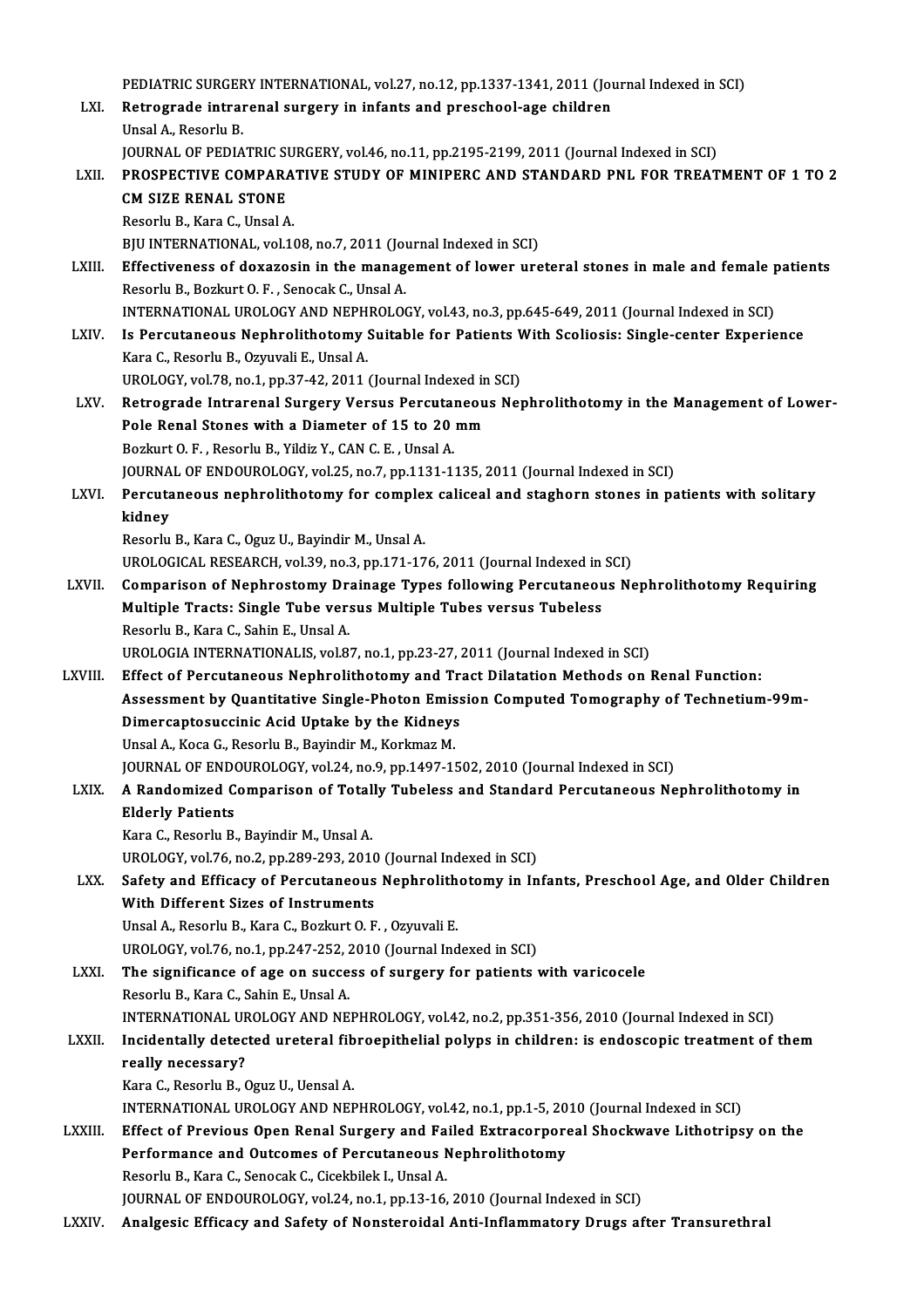|                 | <b>Resection of Prostate</b>                                                                                     |
|-----------------|------------------------------------------------------------------------------------------------------------------|
|                 | Kara C., Resorlu B., Cicekbilek I., Unsal A.                                                                     |
|                 | INTERNATIONAL BRAZ J UROL, vol.36, no.1, pp.49-53, 2010 (Journal Indexed in SCI)                                 |
| <b>LXXV</b>     | Transurethral Cystolithotripsy With Holmium Laser Under Local Anesthesia in Selected Patients                    |
|                 | Kara C., Resorlu B., Cicekbilek I., Unsal A.                                                                     |
|                 | UROLOGY, vol.74, no.5, pp.1000-1003, 2009 (Journal Indexed in SCI)                                               |
| LXXVI.          | Cytology of lymphoepithelioma-like carcinoma of the urinary bladder                                              |
|                 | Guresci S., Simsek G., Kara C., Tezer A., Bozkurt O., Unsal A.                                                   |
|                 | CYTOPATHOLOGY, vol.20, no.4, pp.268-269, 2009 (Journal Indexed in SCI)                                           |
| <b>LXXVII</b>   | Surgical Excision of Strangulated Urethral Prolapse Mimicking Urethral Carcinoma Under Local                     |
|                 | Anesthesia in a Postmenopausal Woman                                                                             |
|                 | Kara C., Caglar M., Bozkurt O. F., Unsal A.                                                                      |
|                 | JOURNAL OF LOWER GENITAL TRACT DISEASE, vol.13, no.2, pp.107-109, 2009 (Journal Indexed in SCI)                  |
| LXXVIII.        | Ovarian apoptosis after shock wave lithotripsy for distal ureteral stones                                        |
|                 | Bayrak O., Cimentepe E., Karatas O. F., Aker A., Bayrak R., Yildirim M. E., Unsal A., Unal D.                    |
|                 | UROLOGICAL RESEARCH, vol.37, no.2, pp.69-74, 2009 (Journal Indexed in SCI)                                       |
| <b>LXXIX</b>    | Is intracytoplasmic sperm injection essential for the treatment of hypogonadotrophic                             |
|                 | hypogonadism? A comparison between idiopathic and secondary hypogonadotrophic hypogonadism                       |
|                 | Resorlu B., Abdulmajed M. I., Kara C., Unsal A., Aydos K.                                                        |
|                 | HUMAN FERTILITY, vol.12, no.4, pp.204-208, 2009 (Journal Indexed in SCI)                                         |
| <b>LXXX</b>     | Clinical outcome of magnetic activated cell sorting of non-apoptotic spermatozoa before density                  |
|                 | gradient centrifugation for assisted reproduction                                                                |
|                 | Dirican E.K., Ozgun O.D., Akarsu S., Akin K.O., Ercan O., Ugurlu M., Camsari C., Kanyilmaz O., Kaya A., Unsal A. |
|                 | JOURNAL OF ASSISTED REPRODUCTION AND GENETICS, vol.25, no.8, pp.375-381, 2008 (Journal Indexed in SCI)           |
| <b>LXXXI</b>    | The effects of shock waves on lung tissue in acute period: an in vivo study                                      |
|                 | Eroglu M., Cimentepe E., Demirag F., Unsal E., Unsal A.                                                          |
|                 | UROLOGICAL RESEARCH, vol.35, no.3, pp.155-160, 2007 (Journal Indexed in SCI)                                     |
| <b>LXXXII</b>   | Renal apoptosis after shockwave application in rabbit model                                                      |
|                 | Cimentepe E., Eroglu M., Ozturk U., Bayrak O., Tuygun C., Acar A., Uzum N., Unsal A.                             |
|                 | JOURNAL OF ENDOUROLOGY, vol.20, no.12, pp.1091-1095, 2006 (Journal Indexed in SCI)                               |
| LXXXIII.        | Protective role of natural antioxidant supplementation on testicular tissue after testicular torsion             |
|                 | and detorsion                                                                                                    |
|                 | Unsal A., Eroglu M., Avci A., Cimentepe E., Guven C., Balbay M., Durak I.                                        |
|                 | SCANDINAVIAN JOURNAL OF UROLOGY AND NEPHROLOGY, vol.40, no.1, pp.17-22, 2006 (Journal Indexed in SCI)            |
| LXXXIV.         | Urethral adenocarcinoma mimicking urethral caruncle                                                              |
|                 | Cimentepe E., Bayrak O., Unsal A., Koc A., Ataoglu O., Balbay M.                                                 |
|                 | INTERNATIONAL UROGYNECOLOGY JOURNAL, vol.17, no.1, pp.96-98, 2006 (Journal Indexed in SCI)                       |
| LXXXV.          | The actual incidence of bladder perforation following transurethral bladder surgery                              |
|                 | Balbay M., Cimentepe E., Unsal A., Bayrak O., Koc A., Akbulut Z.                                                 |
|                 | JOURNAL OF UROLOGY, vol.174, no.6, pp.2260-2262, 2005 (Journal Indexed in SCI)                                   |
| <b>LXXXVI</b> . | Routine frozen-section biopsy from the surgical bed should be performed during nephron-sparing                   |
|                 | surgery for renal cell carcinoma                                                                                 |
|                 | Eroglu M., Unsal A., Bakirtas H., Tekdogan U., Ataoglu O., Balbay M.                                             |
|                 | SCANDINAVIAN JOURNAL OF UROLOGY AND NEPHROLOGY, vol.39, no.3, pp.222-225, 2005 (Journal Indexed in               |
|                 | SCI)                                                                                                             |
| LXXXVII.        | Malignant fibrous histiocytoma arising from the renal capsule                                                    |
|                 | Eroglu M., Bakirtas H., Cimentepe E., Unsal A., Ataoglu O., Balbay M.                                            |
|                 | UROLOGIA INTERNATIONALIS, vol.75, no.4, pp.368-370, 2005 (Journal Indexed in SCI)                                |
| LXXXVIII.       | Propofol attenuates reperfusion injury after testicular torsion and detorsion                                    |
|                 | Unsal A., Devrim E., Guven C., Eroglu M., Durak I., Bozoklu A., Balbay M.                                        |
|                 | WORLD JOURNAL OF UROLOGY, vol.22, no.6, pp.461-465, 2004 (Journal Indexed in SCI)                                |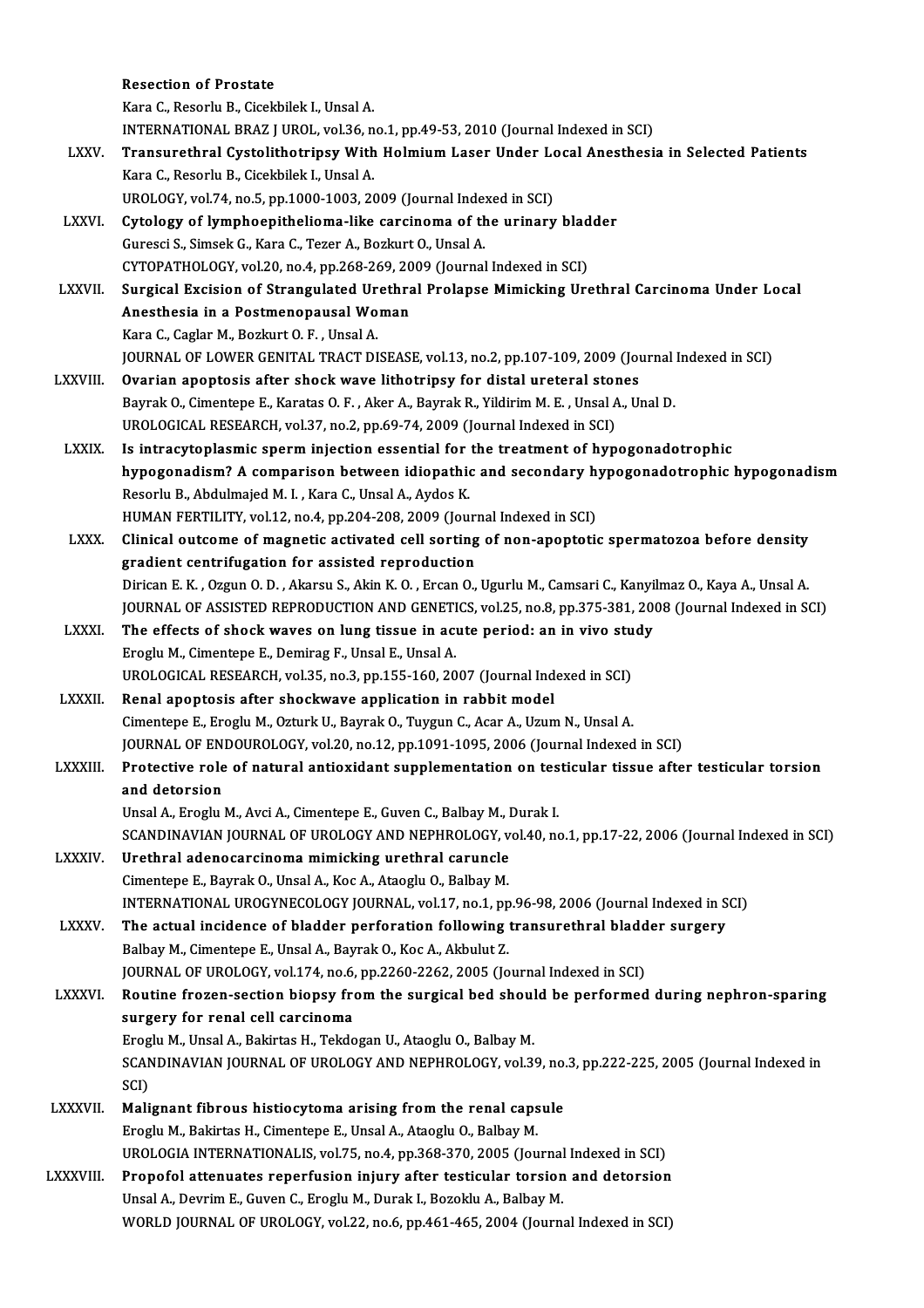| <b>LXXXIX.</b> | Prolonged urinary drainage from nephrostomy tract after percutaneous nephrolithotomy can be<br>treated with oral desmopressin<br>Cimentepe E., Unsal A., Akbulut Z., Balbay M.                                                                                              |
|----------------|-----------------------------------------------------------------------------------------------------------------------------------------------------------------------------------------------------------------------------------------------------------------------------|
|                | SCANDINAVIAN JOURNAL OF UROLOGY AND NEPHROLOGY, vol.38, no.3, pp.266-267, 2004 (Journal Indexed in<br>SCI)                                                                                                                                                                  |
| XC.            | Effect of voiding position on uroflowmetric parameters and post-void residual urine volume in<br>patients with benign prostatic hyperplasia<br>Unsal A., Cimentepe E.<br>SCANDINAVIAN JOURNAL OF UROLOGY AND NEPHROLOGY, vol.38, no.3, pp.240-242, 2004 (Journal Indexed in |
| XCI.           | SCI)<br>Temporary urethral stenting for membranous urethral stricture helps complete healing without                                                                                                                                                                        |
|                | compromising continence                                                                                                                                                                                                                                                     |
|                | Cimentepe E., Unsal A., Koc A., Bayrak O., Balbay M.<br>SCANDINAVIAN JOURNAL OF UROLOGY AND NEPHROLOGY, vol.38, no.6, pp.521-522, 2004 (Journal Indexed in<br>SCI)                                                                                                          |
| XCII.          | Pneumatic lithotripsy through pyelotomy incision during open surgery for staghorn calculi - An<br>alternative method to anatrophic nephrolithotomy<br>Unsal A., Cimentepe E., Saglam R., Balbay M.                                                                          |
|                | UROLOGIA INTERNATIONALIS, vol.72, no.2, pp.140-144, 2004 (Journal Indexed in SCI)                                                                                                                                                                                           |
| XCIII.         | Voiding position does not affect uroflowmetric parameters and post-void residual urine volume in<br>healthy volunteers<br>Unsal A., Cimentepe E.                                                                                                                            |
|                | SCANDINAVIAN JOURNAL OF UROLOGY AND NEPHROLOGY, vol.38, no.6, pp.469-471, 2004 (Journal Indexed in<br>SCI)                                                                                                                                                                  |
| XCIV.          | Comparison of clinical outcome of extracorporeal shockwave lithotripsy in patients with radiopaque<br>v radiolucent ureteral calculi                                                                                                                                        |
|                | Cimentepe E., Unsal A., Saglam R., Balbay M.<br>JOURNAL OF ENDOUROLOGY, vol.17, no.10, pp.863-865, 2003 (Journal Indexed in SCI)                                                                                                                                            |
| XCV.           | Extracorporeal magnetic stimulation for the treatment of stress and urge incontinence in women -<br>Results of 1-year follow-up                                                                                                                                             |
|                | Unsal A., Saglam R., Cimentepe E.<br>SCANDINAVIAN JOURNAL OF UROLOGY AND NEPHROLOGY, vol.37, no.5, pp.424-428, 2003 (Journal Indexed in<br>SCI)                                                                                                                             |
| XCVI.          | Randomized clinical trial comparing transurethral needle ablation with transurethral resection of<br>the prostate for the treatment of benign prostatic hyperplasia: Results at 18 months<br>Cimentepe E., Unsal A., Saglam R.                                              |
| XCVII.         | JOURNAL OF ENDOUROLOGY, vol.17, no.2, pp.103-107, 2003 (Journal Indexed in SCI)<br>Comparative study of etofenamate and fentanyl for outpatient extracorporeal shockwave lithotripsy<br>Unsal A., Cimentepe E., Bozoklu A., Saglam R.                                       |
|                | SCANDINAVIAN JOURNAL OF UROLOGY AND NEPHROLOGY, vol.35, no.6, pp.502-504, 2001 (Journal Indexed in<br>SCI)                                                                                                                                                                  |
| XCVIII.        | Testicular effects of vasectomy in rats: An ultrastructural and immunohistochemical study<br>Aydos K., Soygur T., Kupeli B., Unsal A., Tolunay O., Erdem E., Guven C., Kupeli S.<br>UROLOGY, vol.51, no.6, pp.1051-1056, 1998 (Journal Indexed in SCI)                      |
| <b>XCIX</b>    | Analysis of the relationship between histologic alterations and the generation of reactive oxygen<br>species in vasectomized rat testes                                                                                                                                     |
|                | Aydos K., Kupeli B., Soygur T., Unsal A., Erden E., Tulunay O., Kupeli S.<br>UROLOGY, vol.51, no.3, pp.510-515, 1998 (Journal Indexed in SCI)                                                                                                                               |
|                |                                                                                                                                                                                                                                                                             |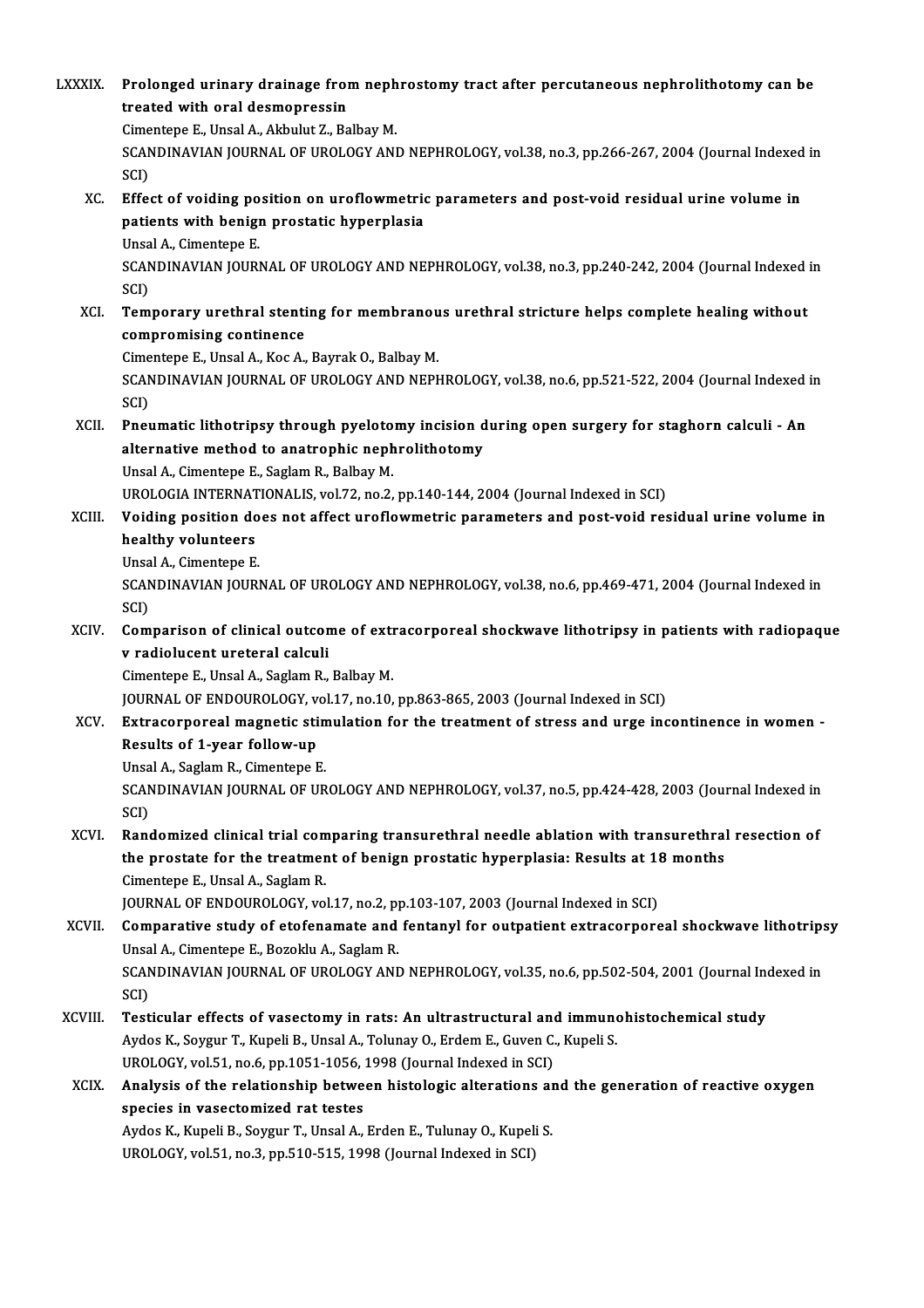#### Articles Published in Other Journals

rticles Published in Other Journals<br>I. A New Technique of Pyeloplasty; Using a Renal Pelvis-based Tubularized Flap for Repairment of<br>Requirent Uratore politic Jungtion Obstruction Recurrent Uretero-pelvic Junction<br>A New Technique of Pyeloplasty; Using a Renal<br>Recurrent Uretero-pelvic Junction Obstruction Recurrent Uretero-pelvic Junction Obstruction<br>ÜNSAL A., cebraliyov h., ATAN A. Journal of Reconstructive Urology, vol.11, 2021 (Other Refereed National Journals) II. Çocuklarda perkütan taş cerrahisi ÜNSALA.,ÇETİNS., jebrayilovH. Türkiye klinikleri Üroloji, 2020 (Other Refereed National Journals) UNSAL A., ÇETİN S., jebrayilov H.<br>Türkiye klinikleri Üroloji, 2020 (Other Refereed National Journals)<br>III. Modified Makuuchi incision in the surgical treatment of renal tumors: Initial results<br>POLATE ATANA YESU S. DİYMENIY POLAT F., ATAN A., YEŞİL S., DİKMEN K., ÜNSAL A.<br>TURKISH JOURNAL OF UROLOGY, vol.45, no.6, pp.467-470, 2019 (Journal Indexed in ESCI) Modified Makuuchi incision in the surgical treatment of renal tumors: Initial res<br>POLAT F., ATAN A., YEŞİL S., DİKMEN K., ÜNSAL A.<br>TURKISH JOURNAL OF UROLOGY, vol.45, no.6, pp.467-470, 2019 (Journal Indexed in ESCI)<br>PÖPPEK POLAT F., ATAN A., YEŞİL S., DİKMEN K., ÜNSAL A.<br>TURKISH JOURNAL OF UROLOGY, vol.45, no.6, pp.467-470, 2019 (Journal Indexed in ESCI)<br>IV. BÖBREK TAŞI OLAN ÇOCUKLARDA ÖNCEKİ TAŞ TEDAVİSİNİN PERKÜTAN NEFROLİTOTOMİ<br>SONUCL SONUÇLARINA ETKİSİ BÖBREK TAŞI OLAN ÇOCUKLARDA ÖNCEKİ TAŞ TEDAVİSİNİN PERKÜTA<br>SONUÇLARINA ETKİSİ<br>ŞENOCAK Ç., SADİOĞLU F. E. , ÖZBEK R., SARIKAYA S., BOZKURT Ö. F. , ÜNSAL A.<br>YENİ ÜROLOJİ DERÇİSİ / TUE NEW JOURNAL OE UROLOCY YALLA PR 1 PR 37 YENİ ÜROLOJİ DERGİSİ / THE NEW JOURNAL OF UROLOGY, vol.14, no.1, pp.37-42, 2019 (Other Refereed National Journals) SENOCAK C., SADİOĞLU F. E., ÖZBEK R., SARIKAYA S., BOZKURT Ö. F., ÜNSAL A. YENİ ÜROLOJİ DERGİSİ / THE NEW JOURNAL OF UROLOGY, vol.14, no.1, pp.37-42, 2019 (Other Refereed Na<br>Journals)<br>V. PEDİATRİK PERKÜTAN NEFROLİTOTOMİ OPERASYONU SONUÇLARININ DEĞİŞİK YAŞ GRUPLARI<br>ARASINDA KARSILASTIRILMASI, TEK Journals)<br>PEDİATRİK PERKÜTAN NEFROLİTOTOMİ OPERASYONU SO<br>ARASINDA KARŞILAŞTIRILMASI: TEK MERKEZ DENEYİMİ<br>SENOCAK C. ÖZPEKR, DAMAR E. CİETCİ M. YORDAM M. SADİQ PEDİATRİK PERKÜTAN NEFROLİTOTOMİ OPERASYONU SONUÇLARININ DEĞIŞIK YAŞ GRU!<br>ARASINDA KARŞILAŞTIRILMASI: TEK MERKEZ DENEYIMİ<br>ŞENOCAK Ç., ÖZBEK R., DAMAR E., ÇİFTÇİ M., YORDAM M., SADİOĞLU F. E. , BOZKURT Ö. F. , ÜNSAL A.<br>TÜRK ARASINDA KARŞILAŞTIRILMASI: TEK MERKEZ DENEYİMİ<br>ŞENOCAK Ç., ÖZBEK R., DAMAR E., ÇİFTÇİ M., YORDAM M., SADİOĞLU F. E. , BOZKURT Ö. F. , ÜNSAL A.<br>TÜRKİYE ÇOCUK HASTALIKLARI DERGİSİ / TURKISH JOURNAL OF PEDIATRIC DISEASE, vol SENOCAK Ç., ÖZBEK R., DAMAR E., ÇİFTÇİ<br>TÜRKİYE ÇOCUK HASTALIKLARI DERGİSİ<br>2018 (Other Refereed National Journals)<br>Festare associated with pestaponativ TÜRKİYE ÇOCUK HASTALIKLARI DERGİSİ / TURKISH JOURNAL OF PEDIATRIC DISEASE, vol.12, no.4, pp.268-27<br>2018 (Other Refereed National Journals)<br>VI. Factors associated with postoperative pain after retrograde intrarenal surgery 2018 (Other Refereed National Journals)<br>Factors associated with postoperative pain after retrograde intraren<br>OĞUZ U., Sahin T., Senocak C., Ozyuvali E., Bozkurt O. F. , REŞORLU B., ÜNSAL A.<br>TURKISH JOURNAL OF UROLOCY, vel Factors associated with postoperative pain after retrograde intrarenal surgery<br>OĞUZ U., Sahin T., Senocak C., Ozyuvali E., Bozkurt O. F. , REŞORLU B., ÜNSAL A.<br>TURKISH JOURNAL OF UROLOGY, vol.43, no.3, pp.303-308, 2017 (Jo OĞUZ U., Sahin T., Senocak C., Ozyuvali E., Bozkurt O. F. , REŞORLU B., ÜNSAL A.<br>TURKISH JOURNAL OF UROLOGY, vol.43, no.3, pp.303-308, 2017 (Journal Inde:<br>VII. Erkek infertilitesinin medikal tedavisi<br>ATAN A., POLAT F., YES TURKISH JOURNAL OF UROLOGY, vol.43, no.3, pp.303-308, 2017 (Journal Indexed in ESCI) Yeni Üroloji Dergisi, 2017 (Other Refereed National Journals) ATAN A., POLAT F., YEŞİL S., ÜNSAL A.<br>Yeni Üroloji Dergisi, 2017 (Other Refereed National Jo<br>VIII. Cocuk olgularda PNL: Minyatürizasyonun etkisi Yeni Üroloji Dergisi, 2017 (Other Refereed Nation<br>**Çocuk olgularda PNL: Minyatürizasyonun e**<br>ÇETİN S., BULUT E. C. , KOPARAL M. Y. , ÜNSAL A.<br>Endouralaji Bultani val 9 no 3 nn 56 59 2016 (l Çocuk olgularda PNL: Minyatürizasyonun etkisi<br>ÇETİN S., BULUT E. C. , KOPARAL M. Y. , ÜNSAL A.<br>Endouroloji Bulteni, vol.9, no.3, pp.56-58, 2016 (National Non-Refereed Journal)<br>Podiatrik Bobot vardımlı lanaroskanik narsiyal CETİN S., BULUT E. C. , KOPARAL M. Y. , ÜNSAL A.<br>Endouroloji Bulteni, vol.9, no.3, pp.56-58, 2016 (National Non-Refe<br>IX. Pediatrik Robot yardımlı laparoskopik parsiyel nefrektomi<br>İNSAL A Endourole<br>Pediatrik<br>ÜNSAL A.<br>Türkiye kl Pediatrik Robot yardımlı laparoskopik parsiyel nefrektomi<br>ÜNSAL A.<br>Türkiye klinikleri üroloji, 2016 (Other Refereed National Journals)<br>Pöhnek Alt Kolike Taslanına Yaklasım ÜNSAL A.<br>Türkiye klinikleri üroloji, 2016 (Other Refe<br>X. Böbrek Alt Kaliks Taşlarına Yaklaşım<br>RESORLU B., ÜNSAL A. Türkiye klinikleri üroloji, 2016 (Other Refereed National Journals) Türkiye Klinikleri Üroloji - Özel Konular, 2016 (Other Refereed National Journals) REŞORLU B., ÜNSAL A.<br>Türkiye Klinikleri Üroloji - Özel Konular, 2016 (Other F<br>XI. Çocuk Olgularda PNL: Minyatürizasyonun Etkisi<br>TINSAL A Türkiye K<br>**Çocuk Ol**<br>ÜNSAL A.<br>Endoürek ÜNSAL A.<br>Endoüroloji Bülteni, 2016 (Other Refereed National Journals) XII. Is routine ureteral stenting really necessary after retrograde intrarenal surgery? Endoüroloji Bülteni, 2016 (Other Refereed National Journals)<br>Is routine ureteral stenting really necessary after retrograde intrarenal surgery?<br>Ozyuvali E., REŞORLU B., OĞUZ U., Yildiz Y., Sahin T., Senocak C., Bozkurt O. Is routine ureteral stenting really necessary after retrograde intrarenal surgery?<br>Ozyuvali E., REŞORLU B., OĞUZ U., Yildiz Y., Sahin T., Senocak C., Bozkurt O. F. , Damar E., Yildirim M., ÜNSAL<br>ARCHIVIO ITALIANO DI UROLOG Ozyuvali E., REŞORLU B., OĞUZ U.<br>ARCHIVIO ITALIANO DI UROLOG.<br>XIII. Retrograd intrarenal cerrahi ARCHIVIO ITALIANO DI UROLOGIA E ANDROLOGIA, vol.87, no.1, pp.72-75, 2015 (Journal Indexed in ESCI)<br>Retrograd intrarenal cerrahi<br>ÜNSAL A., REŞORLU B. Retrograd intrarenal cerrahi<br>ÜNSAL A., REŞORLU B.<br>Endoüroloji bülteni, 2014 (Other Refereed National Journals)<br>A.Ciant Ureteral Stane without Underlying Anatomis et ÜNSAL A., REŞORLU B.<br>Endoüroloji bülteni, 2014 (Other Refereed National Journals)<br>XIV. A Giant Ureteral Stone without Underlying Anatomic or Metabolic Abnormalities: A Case Report<br>IINSAL A Endoürole<br>A Giant U<br>ÜNSAL A.<br>CASE PEP A Giant Ureteral Stone without Underlying Anatomic or Metabolic Abnormalities: A<br>ÜNSAL A.<br>CASE REPORTS IN MEDICINE, vol.2013, pp.1-3, 2013 (Refereed Journals of Other Institutions)<br>Petresred Intrarenal Cerrabi Sonras: Hest ÜNSAL A.<br>CASE REPORTS IN MEDICINE, vol.2013, pp.1-3, 2013 (Refereed Journals of Other Institutions)<br>XV. Retrograd İntrarenal Cerrahi Sonrası Hastaların Takibinde Direk Üriner Sistem Grafisi ile Birlikte<br>Ultrasonografin CASE REPORTS IN MEDICINE, vol.2013, pp.1-3, 2013 (Refereed Journals of Other Institutions)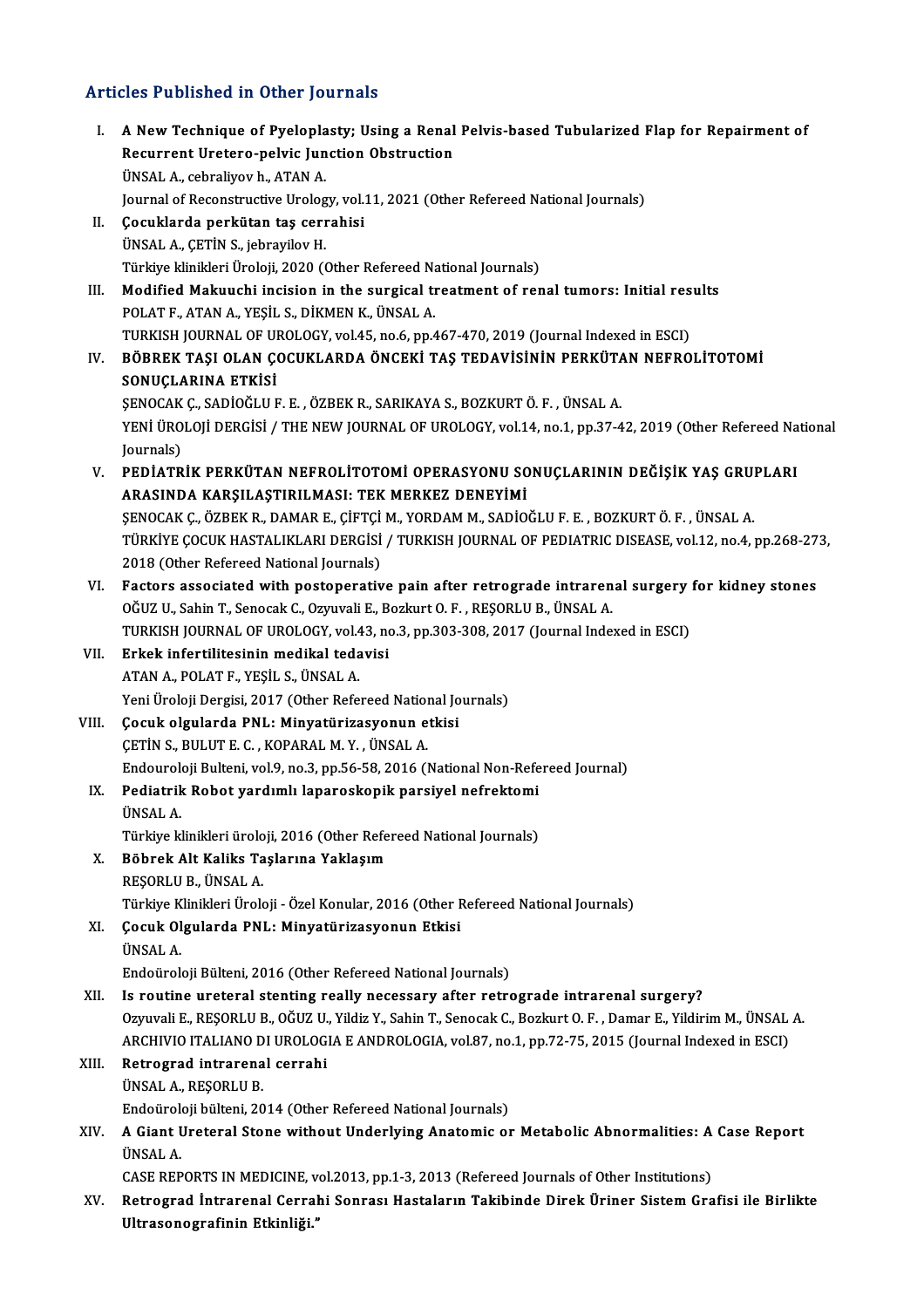ÜNSALA.

Dicle tip dergisi, 2012 (Other Refereed National Journals)

UNSAL A.<br>Dicle tip dergisi, 2012 (Other Refereed National Journals)<br>XVI. "A rare urogenital myiasis caused by Psychoda Albipennis: Case report<br><sup>TINGAL A</sup> Dicle tip d<br>**"A rare u<br>ÜNSAL A.**<br>TUPKISH "A rare urogenital myiasis caused by Psychoda Albipennis: Case re<br>ÜNSAL A.<br>TURKISH JOURNAL OF UROLOGY, 2012 (Other Refereed National Journals)<br>Mesane ve üneterde es zamanlı olarak görülen fibreenitelyel polinl

## ÜNSAL A.<br>TURKISH JOURNAL OF UROLOGY, 2012 (Other Refereed National Journals)<br>XVII. Mesane ve üreterde eş zamanlı olarak görülen fibroepitelyal poliplerin endoskopik tedavisi"<br>ÜNSAL A TURKISH JOURNAL OF UROLOGY, 2012 (Other Refereed National Journals)<br>Mesane ve üreterde eş zamanlı olarak görülen fibroepitelyal poliplerin end<br>ÜNSAL A.<br>Ankara Universitesi Tıp Fakültesi Mecmuası, 2012 (Other Refereed Natio Mesane ve üreterde eş zamanlı olarak görülen fibroepitelyal poliplerin ende<br>ÜNSAL A.<br>Ankara Universitesi Tıp Fakültesi Mecmuası, 2012 (Other Refereed National Journals)<br>Ponian Prostat Hinornlagisi Nadoniyle Asık Prostatekt

### ÜNSAL A.<br>Ankara Universitesi Tıp Fakültesi Mecmuası, 2012 (Other Refereed National Journals)<br>XVIII. Benign Prostat Hiperplazisi Nedeniyle Açık Prostatektomi Yapılan Hastalarda Seksüel Aktivitenin<br>Değerlendirilmesi" Ankara Universitesi T<br>Benign Prostat Hip<br>Değerlendirilmesi"<br><sup>ÜNSAL A</sup> Benign P<br>Değerlen<br>ÜNSAL A. De<mark>ğerlendirilmesi"</mark><br>ÜNSAL A.<br>Akademik geriatri degiis, 2012 (Other Refereed National Journals)

XIX. Does the Existence of Prostate Cancer Increase the Risk of Bleeding as a Complication of Transrectal Akademik geriatri degiis, 2012 (Other Refereed National Jou<br>Does the Existence of Prostate Cancer Increase the R<br>Ultrasonography Guided Prostate Needle Biopsies?".<br><sup>TINGAL A</sup> Does the<br>Ultrason<br>ÜNSAL A.<br>Türkiye K Ultrasonography Guided Prostate Needle Biopsies?".<br>ÜNSAL A.<br>Türkiye Klinikleri J Urology, 2012 (Other Refereed National Journals)<br>Petresred intrarenal serrebi senres: bestelerun tekihinde dir.

### ÜNSAL A.<br>Türkiye Klinikleri J Urology, 2012 (Other Refereed National Journals)<br>XX. Retrograd intrarenal cerrahi sonrası hastaların takibinde direkt üriner sistem grafisi ile birlikte<br>ultrasanasınafinin etkinliği Türkiye Klinikleri J Urology, 20<br>Retrograd intrarenal cerra<br>ultrasonografinin etkinliği<br><sup>ÜNGAL A</sup> Retrogra<br>ultrason<br>ÜNSAL A.<br>Dislatn d ultrasonografinin etkinliği<br>ÜNSAL A.<br>Dicle tıp dergiis, 2012 (Other Refereed National Journals)<br>""Nadin görülen bir renal büsreli karsinem metasta

### ÜNSAL A.<br>Dicle tıp dergiis, 2012 (Other Refereed National Journals)<br>XXI. . "Nadir görülen bir renal hücreli karsinom metastaz odağı: 10 yıl sonra kontrlateral surrenal<br>matastazı" Dicle tip der<br>**"Nadir gö<br>metastazı"**<br>ÜNSAL A . **"Nadir**<br>metastaz<br>ÜNSAL A.<br>Türkiye K metastazı"<br>ÜNSAL A.<br>Türkiye Klinikleri J Urology, 2012 (Other Refereed National Journals)<br>Nadir Görülen Bir Bonal Hüsreli Karsinem Metastar Odağı, 10

### ÜNSAL A.<br>Türkiye Klinikleri J Urology, 2012 (Other Refereed National Journals)<br>XXII. Nadir Görülen Bir Renal Hücreli Karsinom Metastaz Odağı: 10 Yıl Sonra Kontralateral Surrenal<br>Metastarı Türkiye Kli<br><mark>Nadir Gör</mark><br>Metastazı Nadir Gö<br>Metastaz<br>ÜNSAL A.<br>Turkiye K Metastazı<br>ÜNSAL A.<br>Turkiye Klinikleri J Urology, 2012 (Other Refereed National Journals)

### UNSAL A.<br>Turkiye Klinikleri J Urology, 2012 (Other Refereed National Journals)<br>XXIII. Efficacy of a percutaneous antegrade approach for the treatment of large upper ureteral stones:<br>cingle center evperience Turkiye Klinikleri J Urology, ;<br>Efficacy of a percutaneou<br>single-center experience<br><sup>fing AL A</sup> Efficacy<br>single-ce<br>ÜNSAL A.<br>TUP*V*ISH single-center experience<br>ÜNSAL A.<br>TURKISH JOURNAL OF UROLOGY, vol.37, no.3, pp.210-216, 2011 (Refereed Journals of Other Institutions)<br>Hydnodistention and Anti-Chalinewsiss Are Heafull For Pladder Contrasture Caused By Int

### UNSAL A.<br>TURKISH JOURNAL OF UROLOGY, vol.37, no.3, pp.210-216, 2011 (Refereed Journals of Other Institutions)<br>XXIV. Hydrodistention and Anti-Cholinergics Are Usefull For Bladder Contracture Caused By Intravesical<br>RCC T TURKISH JOURNAL OF UROLOGY<br>Hydrodistention and Anti-Ch<br>BCG Therapy: A Case Report<br><sup>TINGAL A</sup> XXIV. Hydrodistention and Anti-Cholinergics Are Usefull For Bladder Contracture Caused By Intravesical<br>BCG Therapy: A Case Report<br>ÜNSAL A. BCG Therapy: A Case Report<br>ÜNSAL A.<br>YENİ TIP DERGİSİ, 2011 (Other Refereed National Journals)<br>Böhnek Teslanının Tedevisinde Betresued İntranenal (

## ÜNSAL A.<br>YENİ TIP DERGİSİ, 2011 (Other Refereed National Journals)<br>XXV. Böbrek Taşlarının Tedavisinde Retrograd İntrarenal Cerrahi (RIRC)<br>İNSAL A YENİ TIP |<br><mark>Böbrek 1</mark><br>ÜNSAL A.<br>Türk ürel Böbrek Taşlarının Tedavisinde Retrograd İntrarenal Cerral<br>ÜNSAL A.<br>Türk üroloji seminerleri, 2011 (Other Refereed National Journals)<br>THE CLINICAL EFEICACY OF FOSEOMYCIN TROMETAMOL V

### UNSAL A.<br>Türk üroloji seminerleri, 2011 (Other Refereed National Journals)<br>XXVI. THE CLINICAL EFFICACY OF FOSFOMYCIN TROMETAMOL VERSUS AMOXICILLIN-CLAVULANIC ACID<br>IN THE TREATMENT OF SYMPTOMATIC AND ASYMPTOMATIC BACTER Türk üroloji seminerleri, 2011 (Other Refereed National Journals)<br>THE CLINICAL EFFICACY OF FOSFOMYCIN TROMETAMOL VERSUS AMOXICILLIN-CLAVULANIC A<br>IN THE TREATMENT OF SYMPTOMATIC AND ASYMPTOMATIC BACTERIURIA IN 3rd TRIMESTER THE CLINICA<br>IN THE TREA<br>PREGNANCY<br><sup>TINSALA</sup> I<mark>N THE T</mark><br>PREGNAL<br>ÜNSAL A.<br>TUPKEH PREGNANCY<br>ÜNSAL A.<br>TURKISH JOURNAL OF OBSTETRICS AND GYNECOLOGY, 2010 (Refereed Journals of Other Institutions)<br>Sens Sağlıklı Erkekte Dev Mesane Tasu Olsu Sunumu

### ÜNSAL A.<br>TURKISH JOURNAL OF OBSTETRICS AND GYNECOLOGY, 201<br>XXVII. Genç Sağlıklı Erkekte Dev Mesane Taşı: Olgu Sunumu<br>ÜNSAL A. TURKISH<br>Genç Sağ<br>ÜNSAL A.<br>Ankara Ü Genç Sağlıklı Erkekte Dev Mesane Taşı: Olgu Sunumu<br>ÜNSAL A.<br>Ankara Üniversitesi Tıp Fakültesi Mecmuası, 2009 (Other Refereed National Journals)<br>"Sesilmiş algularda tamaman tüngüz (tüngüz ve stantsiz) porkütan nafralite

### ÜNSAL A.<br>Ankara Üniversitesi Tıp Fakültesi Mecmuası, 2009 (Other Refereed National Journals)<br>XXVIII. "Seçilmiş olgularda tamamen tüpsüz (tüpsüz ve stentsiz) perkütan nefrolitotomi<br>tünsat A Ankara Ül<br>**"Seçilmiş**<br>ÜNSAL A.<br>TUPKISH "Seçilmiş olgularda tamamen tüpsüz (tüpsüz ve stentsiz) perkütan nefrolitotomi<br>ÜNSAL A.<br>TURKISH JOURNAL OF UROLOGY, 2009 (Other Refereed National Journals)

XXIX. Combined Adrenal Medullary Hyperplasia and Myelolipoma: A Mimicker of Pheochromocytoma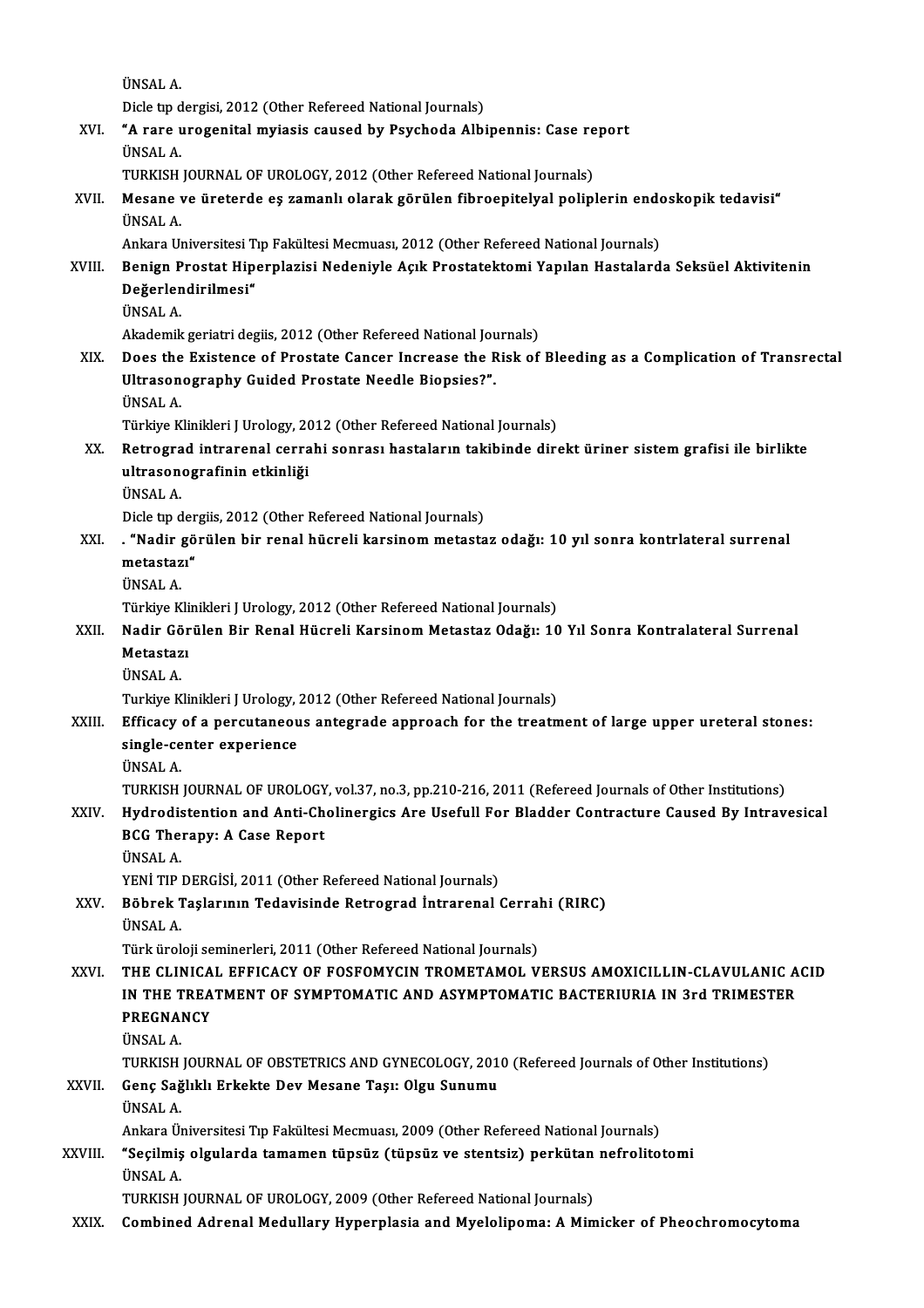|               | ÜNSAL A.<br>TURKISH JOURNAL OF ENDOCRINOLOGY AND METABOLISM, 2009 (Refereed Journals of Other Institutions)                                   |
|---------------|-----------------------------------------------------------------------------------------------------------------------------------------------|
| XXX.          | Totally tubeless (tubeless and stentless) percutaneous nephrolithotomy in selected patients                                                   |
|               | ÜNSAL A.                                                                                                                                      |
|               | TURKISH JOURNAL OF UROLOGY, 2009 (Refereed Journals of Other Institutions)                                                                    |
| XXXI.         | Üreter alt uç taşlarının tedavisinde üreterorenoskop ile pnömatik litotripsi ve vucut dışı şok dalga                                          |
|               | litotripsinin karşılaştırılması"                                                                                                              |
|               | ÜNSAL A.                                                                                                                                      |
|               | TURKISH JOURNAL OF UROLOGY, 2009 (Other Refereed National Journals)                                                                           |
| XXXII.        | İki taraflı böbrek ve üreterde sistin taşları olan 9 aylık bebekte antegrad perkütan yaklaşım                                                 |
|               | ÜNSAL A                                                                                                                                       |
|               | TURKISH JOURNAL OF UROLOGY, 2009 (Other Refereed National Journals)                                                                           |
| XXXIII.       | "Üroloji ve kadın doğum doktorlarının kadın hastalarda üriner inkontinansa yaklaşımları                                                       |
|               | <b>ÜNSAL A.</b>                                                                                                                               |
|               | Ankara Üniversitesi Tıp Fakültesi Mecmuası, 2009 (Other Refereed National Journals)                                                           |
| <b>XXXIV</b>  | Gebelik ve vezikoüreteral reflü<br>ÜNSAL A                                                                                                    |
|               | Turkiye Klinikleri Tip Bilimleri Dergisi, 2009 (Other Refereed National Journals)                                                             |
| XXXV.         | "Tekrarlayan idrar yolu enfeksiyonu olan kadında üretral divertikül: Olgu sunumu                                                              |
|               | ÜNSAL A.                                                                                                                                      |
|               | yENİ ÜROLOJİ DERGİSİ, 2009 (Other Refereed National Journals)                                                                                 |
| XXXVI.        | COMPARISON EFFICACY OF SINGLE DOSE FOSFOMYCIN WITH CIPROFLOXACIN IN THE TREATMENT                                                             |
|               | OF URINARY TRACT INFECTION IN SYMPTOMATIC WOMEN                                                                                               |
|               | <b>ÜNSAL A</b>                                                                                                                                |
|               | TURKISH JOURNAL OF UROLOGY, 2008 (Refereed Journals of Other Institutions)                                                                    |
| <b>XXXVII</b> | Epidural anestezi ile perkütan nefrolitotomi                                                                                                  |
|               | <b>ÜNSAL A</b>                                                                                                                                |
|               | TURKISH JOURNAL OF UROLOGY, 2008 (Other Refereed National Journals)                                                                           |
| XXXVIII.      | Üroloji uzmanı olmayan doktorların kadın hastalarda üriner inkontinansa yaklaşımları                                                          |
|               | UNSAL A                                                                                                                                       |
| <b>XXXIX</b>  | Ankara Üniversitesi Tıp Fakültesi Mecmuası, 2008 (Other Refereed National Journals)<br>PERCUTANEOUS NEPHROLITHOTOMY WITH EPIDURAL ANAESTHESIA |
|               | ÜNSAL A.                                                                                                                                      |
|               | TURKISH JOURNAL OF UROLOGY, 2008 (Refereed Journals of Other Institutions)                                                                    |
| XL.           | Dev üreter taşı: Olgu sunumu                                                                                                                  |
|               | ÜNSAL A.                                                                                                                                      |
|               | YENİÜROLOJİ DERGİSİ, 2008 (Other Refereed National Journals)                                                                                  |
| XLI.          | Semptomatik idrar yolu enfeksiyonu olan kadınların tedavisinde tek doz fosfamisin etkinliğinin                                                |
|               | siprofloksasin ile karşılaştırılması                                                                                                          |
|               | ÜNSAL A.                                                                                                                                      |
|               | TURKISH JOURNAL OF UROLOGY, 2008 (Other Refereed National Journals)                                                                           |
| XLII.         | Parenteral parasetamol ve diklofenakın tranüretral prostat rezeksiyonu sonrası akut postoperatif                                              |
|               | ağrının tedavisinde karşılaştırılması"                                                                                                        |
|               | ÜNSAL A.                                                                                                                                      |
|               | yENİ ÜROLOJİ DERGİSİ, 2008 (Other Refereed National Journals)                                                                                 |
| XLIII.        | Fosfomisin trometamol ve amoksisilin-klavulonik asitin gebelerde üriner enfeksiyon tedavisindeki                                              |
|               | etkinliğinin karşılaştırılması,<br>ÜNSAL A.                                                                                                   |
|               | Yeni Üroloji Dergisi, 2008 (Other Refereed National Journals)                                                                                 |
| XLIV.         | Transrektal prostat biyopsisi yapılan risk faktörsüz hastalarda koruyucu antibiyotik tedavisinin                                              |
|               | etkinliği                                                                                                                                     |
|               |                                                                                                                                               |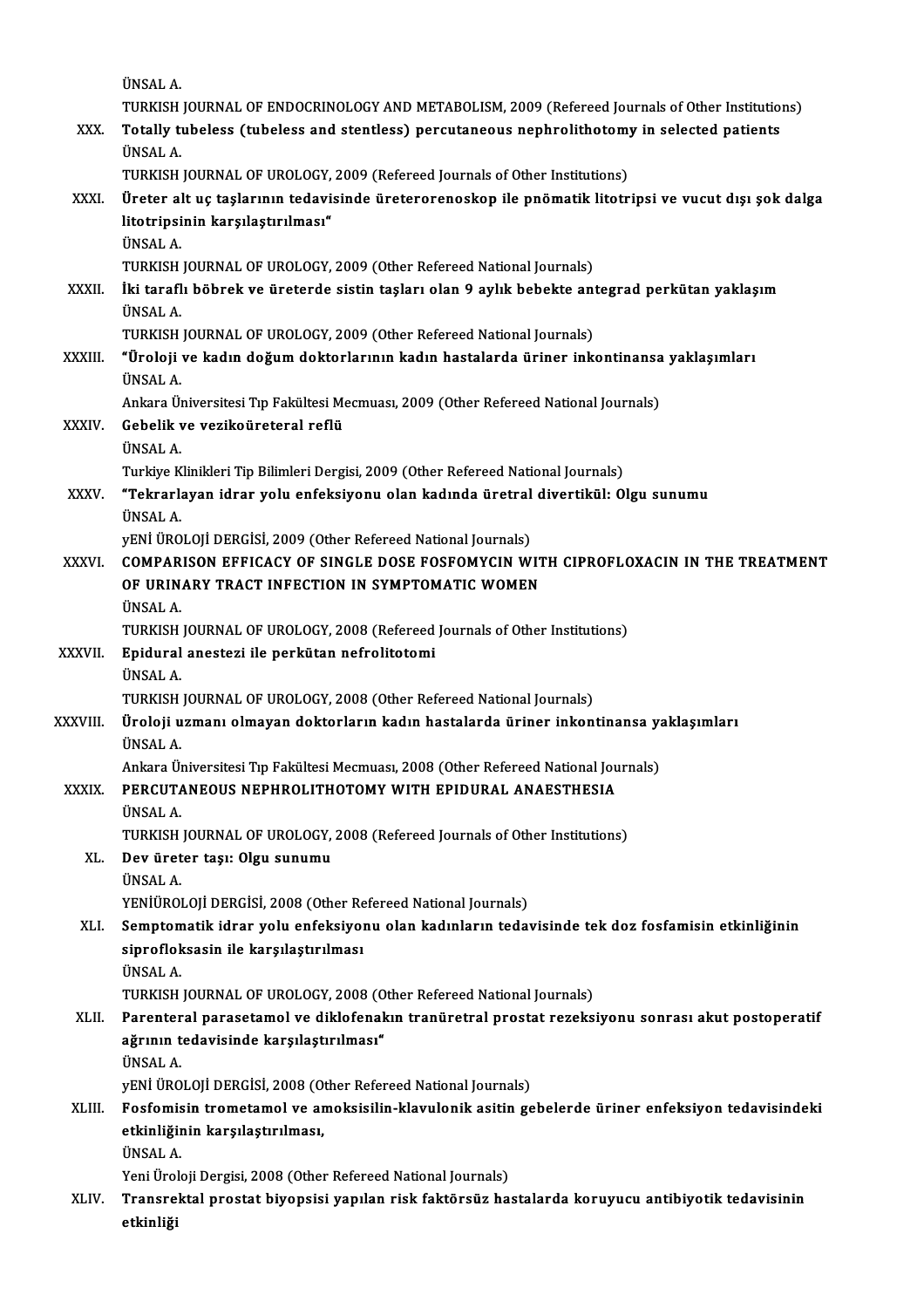|         | <b>ÜNSAL A</b>                                                                                                                                                           |
|---------|--------------------------------------------------------------------------------------------------------------------------------------------------------------------------|
|         | TURKISH JOURNAL OF UROLOGY, 2006 (Other Refereed National Journals)                                                                                                      |
| XLV.    | Transrektal Prostat İğne Biyopsisi Yapılan Risk Faktörüz Hastalarda Koruyucu Antibiyotik                                                                                 |
|         | Tedavisinin Etkinliğ                                                                                                                                                     |
|         | ATAN A., TUNCEL A., ÜNSAL A.                                                                                                                                             |
|         | TURKISH JOURNAL OF UROLOGY, 2006 (Other Refereed National Journals)                                                                                                      |
| XLVI.   | Renal kolik tedavisinde oral piroksikam-beta siklodeksrinin klinik etkinliği,"                                                                                           |
|         | <b>ÜNSAL A</b>                                                                                                                                                           |
|         | Yeni Üroloji Dergisi, 2005 (Other Refereed National Journals)                                                                                                            |
| XLVII.  | Müdahale gerektiren gerçek bir ürolojik acil: Perirenal idrar ekstravazasyonu                                                                                            |
|         | <b>ÜNSAL A.</b>                                                                                                                                                          |
|         | Yeni Üroloji Dergisi, 2005 (Other Refereed National Journals)                                                                                                            |
| XLVIII. | Semptomatik bakteriürili gebelerde fosfomisin trometamol ve sefuroksim aksetil etkinliğinin                                                                              |
|         | karşılaştırılması                                                                                                                                                        |
|         | <b>ÜNSAL A</b>                                                                                                                                                           |
|         | YENİ TIP DERGİSİ, 2004 (Other Refereed National Journals)                                                                                                                |
| XLIX.   | "Tanınız nedir? / Tanı: Von Hippel-Lindau hastalığı                                                                                                                      |
|         | ÜNSAL A                                                                                                                                                                  |
|         | YENİ TIP DERGİSİ, 2003 (Other Refereed National Journals)                                                                                                                |
| L.      | "İlk 50 perkütan nefrolitotomi deneyimimiz                                                                                                                               |
|         | <b>ÜNSAL A</b>                                                                                                                                                           |
|         | TURKISH JOURNAL OF UROLOGY, 2002 (Other Refereed National Journals)                                                                                                      |
| LI.     | Endoürolojik girişimlerde pnömatik litotripsi                                                                                                                            |
|         | ÜNSAL A.                                                                                                                                                                 |
|         | TURKISH JOURNAL OF UROLOGY, 2001 (Other Refereed National Journals)                                                                                                      |
| LII.    | "Benign prostat hiperplazisinin transüretral iğne ablasyonu (TUNA) ile tedavisi                                                                                          |
|         | <b>ÜNSAL A</b>                                                                                                                                                           |
|         | TURKISH JOURNAL OF UROLOGY, 2001 (Other Refereed National Journals)                                                                                                      |
| LIII.   | Benign Prostat Hiperplazisinde histopatoloji ile medikal tedavi yönlendirilebilir mi                                                                                     |
|         | ÜNSAL A                                                                                                                                                                  |
|         | yENİ TIP DERGİSİ, 2001 (Other Refereed National Journals)                                                                                                                |
| LIV.    | Human papillomavirüs ile enfekte kadınlarda partner çalışması: Enfeksiyonun sıklığı ve tedavisi                                                                          |
|         | ÜNSAL A                                                                                                                                                                  |
|         | TURKISH JOURNAL OF UROLOGY, 2001 (Other Refereed National Journals)                                                                                                      |
| LV.     | BPH tedavisinde alternatif bir yöntem: TUNA (Transurethral needle ablation),"                                                                                            |
|         | ÜNSAL A                                                                                                                                                                  |
|         | Yeni Tıp Dergisi, 2001 (Other Refereed National Journals)                                                                                                                |
| LVI.    | Atnalı böbrekte bilateral tek seans perkütan nefrolitotomi                                                                                                               |
|         | <b>ÜNSAL A.</b>                                                                                                                                                          |
|         | TURKISH JOURNAL OF UROLOGY, 2000 (Other Refereed National Journals)                                                                                                      |
| LVII.   | "A case of giant hydronephrosis that occupied four fifths of abdomen                                                                                                     |
|         | ÜNSAL A.                                                                                                                                                                 |
|         | YENİ TIP DERGİSİ, 2000 (Other Refereed National Journals)                                                                                                                |
| LVIII.  | Human papilloma virüs enfeksiyonları                                                                                                                                     |
|         | ÜNSAL A                                                                                                                                                                  |
|         | Insziyon, 1999 (Other Refereed National Journals)                                                                                                                        |
| LIX.    | Rat testisinde vazektomiye bağlı germinal epitel ve peritübüler myoid hücre etkileşiminin                                                                                |
|         | ultrastrüktürel analizi,                                                                                                                                                 |
|         | ÜNSAL A.                                                                                                                                                                 |
| LX.     | Klinik Bilimler VE Doktor, 1999 (Other Refereed National Journals)<br>Benign prostat hiperplazisinde açık prostatektomi sonrası serum prostat spesifik antijen seviyesi: |
|         |                                                                                                                                                                          |